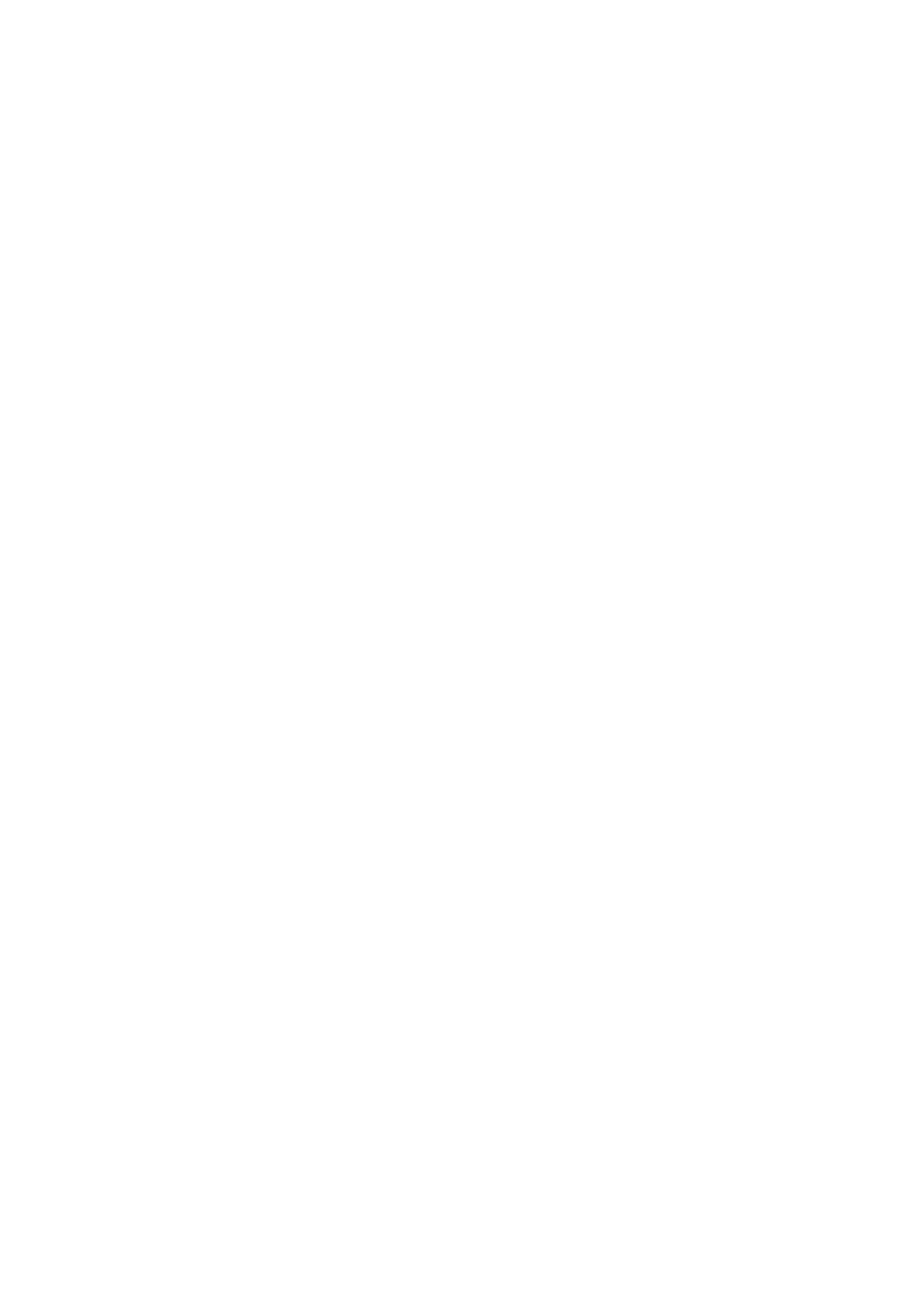### *Contents*

|   | About the authors<br><b>Introduction</b><br><b>Executive summary</b><br>What is social mobility and why should we care about it? | $\overline{\bf 4}$ |
|---|----------------------------------------------------------------------------------------------------------------------------------|--------------------|
|   |                                                                                                                                  | 5                  |
|   |                                                                                                                                  | 6                  |
| 1 |                                                                                                                                  | 8                  |
| 2 | What has happened to relative social mobility in Britain?                                                                        | 10                 |
| 3 | To what extent does education affect social mobility?                                                                            | 13                 |
|   | The role of education                                                                                                            | 13                 |
|   | Other factors                                                                                                                    | 14                 |
| 4 | The role of inequality in explaining social mobility                                                                             | 15                 |
| 5 | Which types of economies are more socially mobile?                                                                               | 18                 |
| 6 | Improving the UK's poor performance                                                                                              | 22                 |
|   | Resolving overall inequality                                                                                                     | 23                 |
|   | Increasing rates of employment for women                                                                                         | 24                 |
|   | Tacking educational inequality                                                                                                   | 25                 |
|   | Conclusion                                                                                                                       | 27                 |
|   | <b>Annex</b>                                                                                                                     | 28                 |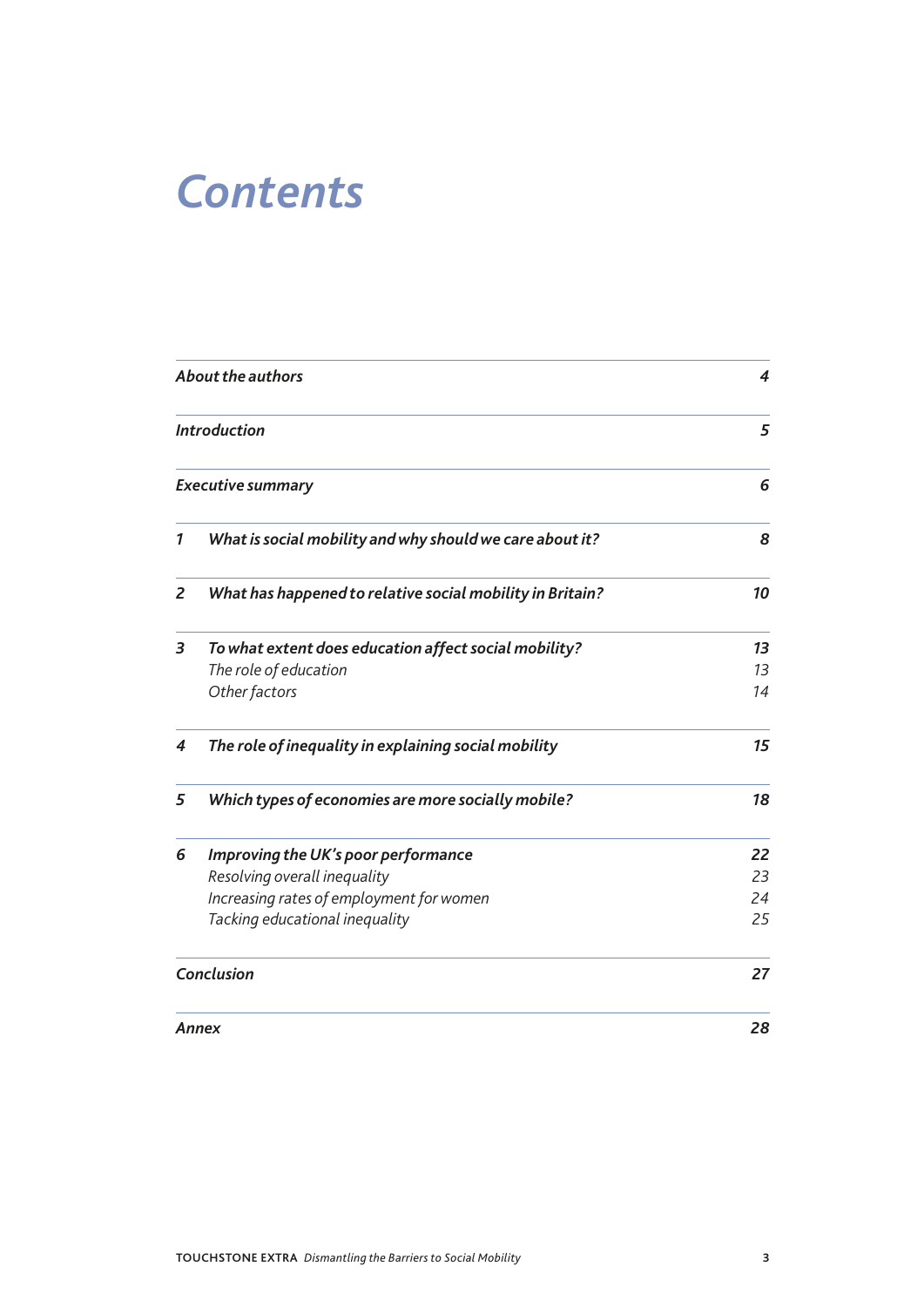### *About the authors*

Declan Gaffney has worked in public policy and research since 1997, as an academic, as advisor to regional and national government and as a freelance policy consultant. He has written and published extensively on child poverty, public finance, social security and labour markets.

Ben Baumberg is a Lecturer in Sociology and Social Policy at the University of Kent, and the Joint Coordinator of the Kent Q-Step Centre. He is the co-founder of the collaborative research blog Inequalities (http://inequalitiesblog.wordpress.com).

#### *Acknowledgements*

Many thanks to Kate Bell for her comments on an early draft of this paper.

### *Touchstone Extra*

Touchstone Extra publications are not statements of TUC policy but instead are designed, like the wider Touchstone Pamphlets series, to inform and stimulate debate. The full series can be downloaded at **www.tuc.org.uk/touchstonepamphlets**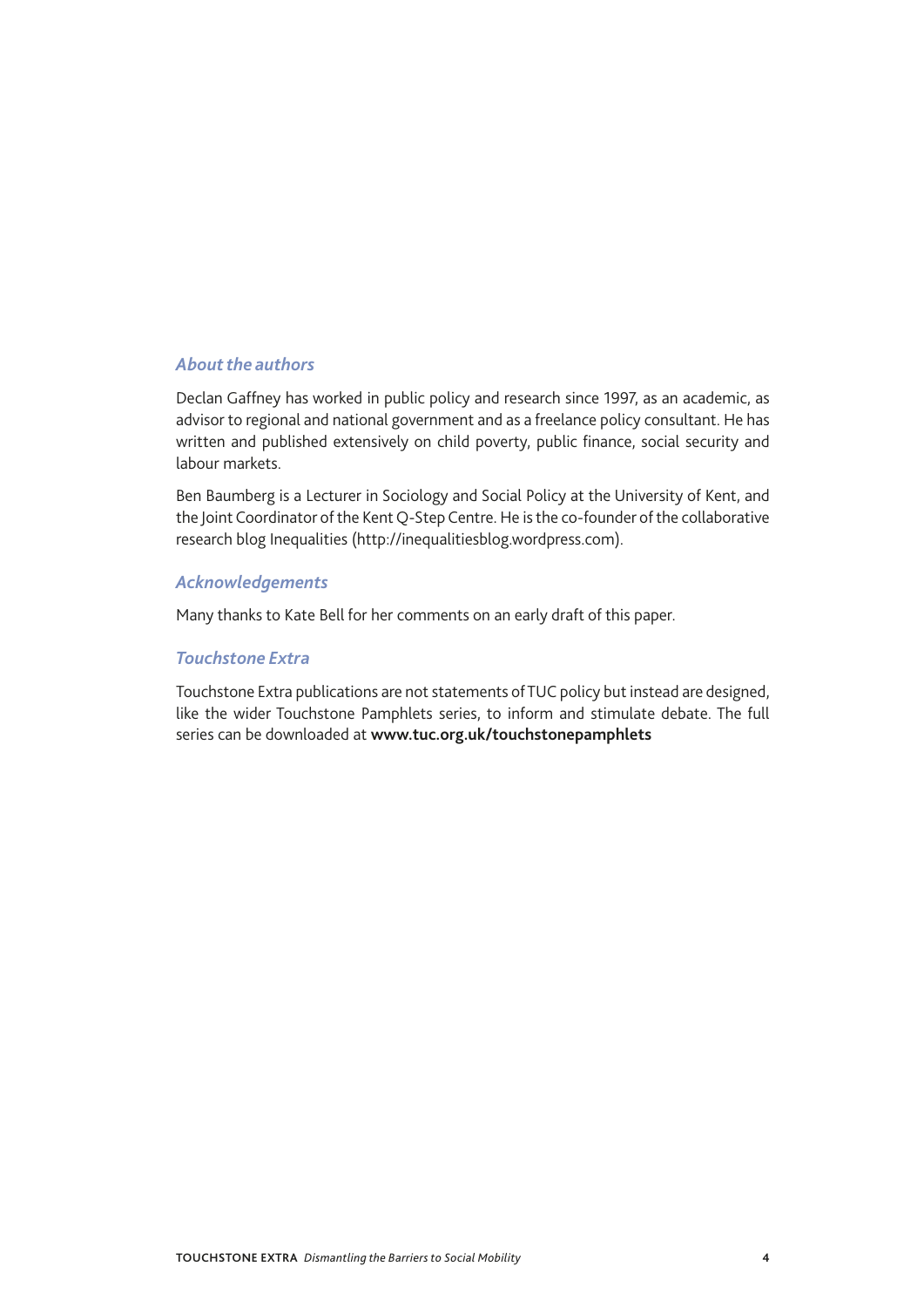### *Introduction*

This year's *State of the Nation* report from the Social Mobility and Child Poverty Commission was grimly realistic about the prospects for next few years:

*Britain remains a deeply divided country. Disadvantage still strongly shapes life chances. A balanced economic recovery, between different parts of Britain, is not currently within reach. If, as seems likely, the recovery sees the trend of the*  last decade continuing, where the top part of society prospers and the bottom *part stagnates, inequalities will grow and the rungs of the social ladder will grow further apart.1*

In this paper, we ask if social mobility is going into reverse. What are the connections between social mobility and inequality? And what policies might help a recovery of social mobility?

These answers are important, because stalled social mobility is at the heart of the modern battle of ideas.

Cuts in benefits and services are likely to lead to a growth in inequality dwarfing that of the 1980s. If social mobility was growing, this might justify (or at least ameliorate) high levels of inequality.

This is clearly one of the government's objectives: the Child Poverty Commission was transformed into a Social Mobility and Child Poverty Commission and the Deputy Prime Minister has belittled the evidence from around the world that you cannot have social mobility with rising inequality.

This pamphlet shows that Nick Clegg is wrong. His favourite examples – Canada and Australia – are much less unequal than he likes to claim. Social mobility is not particularly strong in 'Anglo Saxon' societies with weak welfare states and low tax. It is strong in the 'Nordic' countries, with well-funded, universal welfare states and high rates of women's employment.

One of the more surprising findings of this pamphlet is that it is the level of inequality before taxes and benefits that seems to be most important. The other big issues for a social mobility agenda are the importance of child poverty and women's full-time jobs.

In the past, the TUC has pointed to the 'Iron Triangle' connecting women's poverty, child poverty and in-work poverty.<sup>2</sup> This pamphlet suggests three predistribution steps that could address these issues and increase social mobility: childcare, education investments and reforms and using the National Insurance system to enhance paid time off work for family responsibilities.

<sup>1</sup> *State of the Nation 2013: social mobility and child poverty in Great Britain,* Social Mobility and Child Poverty Commission, October 2013, p. 4, downloaded

from www.gov.uk/government/uploads/system/uploads/attachment\_data/file/251213/State\_of\_the\_Nation\_2013.pdf on 1/29/2014

<sup>2</sup> *The Iron Triangle,* TUC, 2008, available at www.tuc.org.uk/sites/default/files/extras/irontriangle.pdf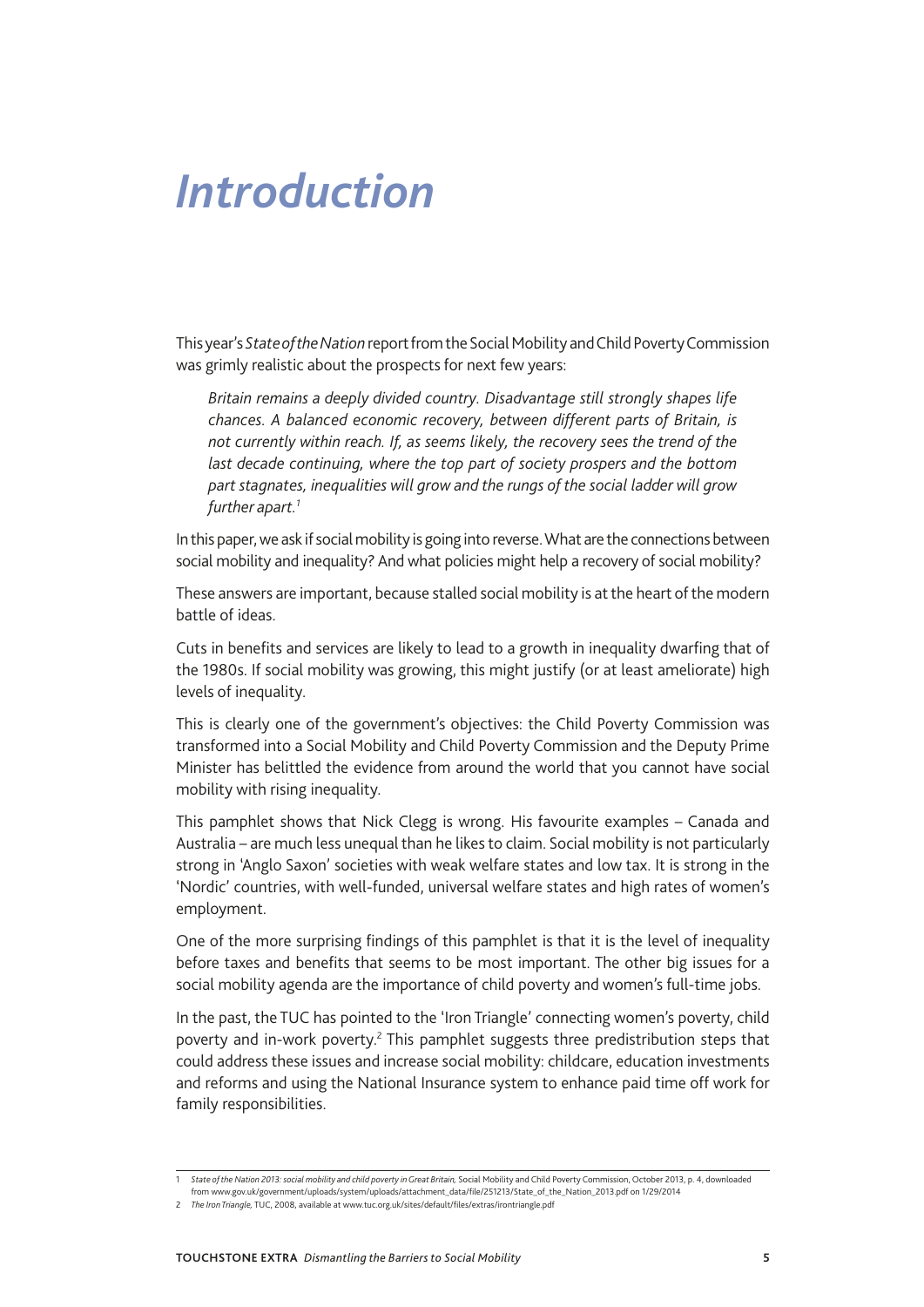### *Executive summary*

This paper begins by distinguishing between absolute social mobility – the extent to which people can do better than their parents – and relative social mobility: the extent to which an individual's chances depend on their parents' class or income. The government's social mobility strategy emphasises this second definition.

Studies of social mobility have looked at class and income. The second section shows that the chance members of a given generation will move into a different social class from their parents has changed very little since the middle of the last century. When we look at income, however, there was a sharp decline in inter-generational mobility between the generations born in 1958 and 1970, though this decline may have stopped more recently.

A key issue for public policy concerns the links between social mobility and inequality. Growing inequality means that the consequences of social mobility are much more significant than they were in the past – the rewards and penalties of social mobility or immobility are that much greater.

One possible effect of today's inequality is that it becomes easier for those already welloff (and harder for the poor) to make those investments that increase life chances. The third section notes evidence that links between parents' income and children's education was 'the major driver' of declining social mobility. Poorer parents' children do worse at school and those who do worse at school have worse outcomes for the rest of their lives. Education is not the only important mechanism: if women enjoy a high rate of full-time employment, social mobility is likely to be increased.

The paper also looks at the growing international evidence linking high levels of inequality to low levels of social mobility. Canada and Australia have been quoted as counterexamples, with high levels of both inequality and social mobility. It is easy to understate the social mobility in these countries and to over-state their inequality. If Britain were to match the Canadian example, in particular, pre-tax inequality would have to reduce substantially. It turns out that inequality does matter.

The pamphlet then looks at which types of economy tend to have more social mobility. 'Liberal' economies, with low levels of tax, regulation and social protection tend to have less social mobility, and those with relatively higher levels also have less pre-tax and benefit inequality. Social mobility tends to be highest in the Nordic countries, with universal welfare states, high rates of women's employment and low levels of inequality.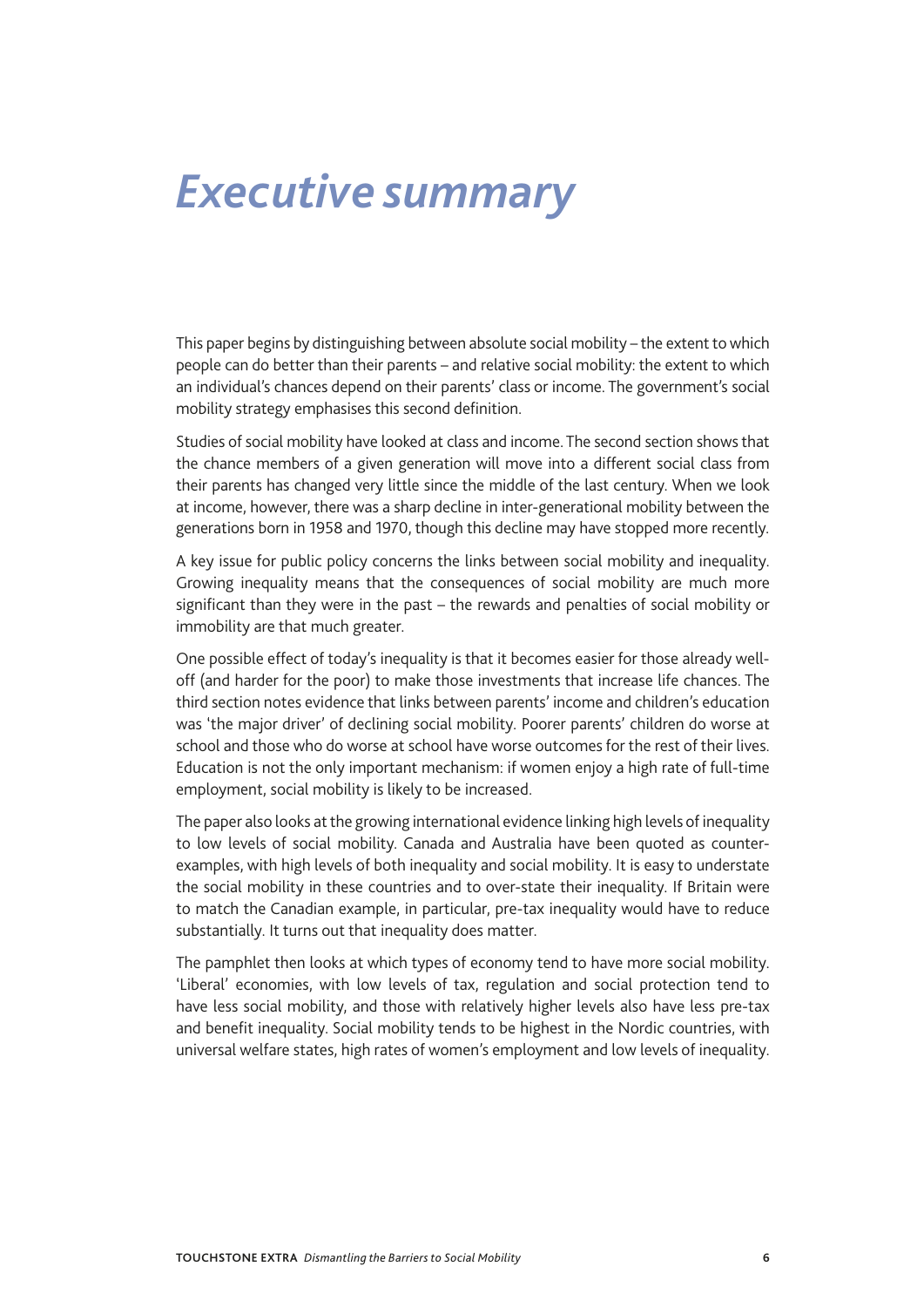The final section asks whether there are concrete reforms that might increase social mobility in the United Kingdom. Priorities would include:

- • reductions in overall inequality, especially child poverty, by promoting parents' employment and increasing financial support for children
- • increasing full-time employment rates for women, for instance by extending National Insurance to pay for paid time off work for family responsibilities.

Tackling educational inequality, with investment in pre-school education and educational reforms that increase the performance of all children and at the same time as close the gap between the richest and poorest children.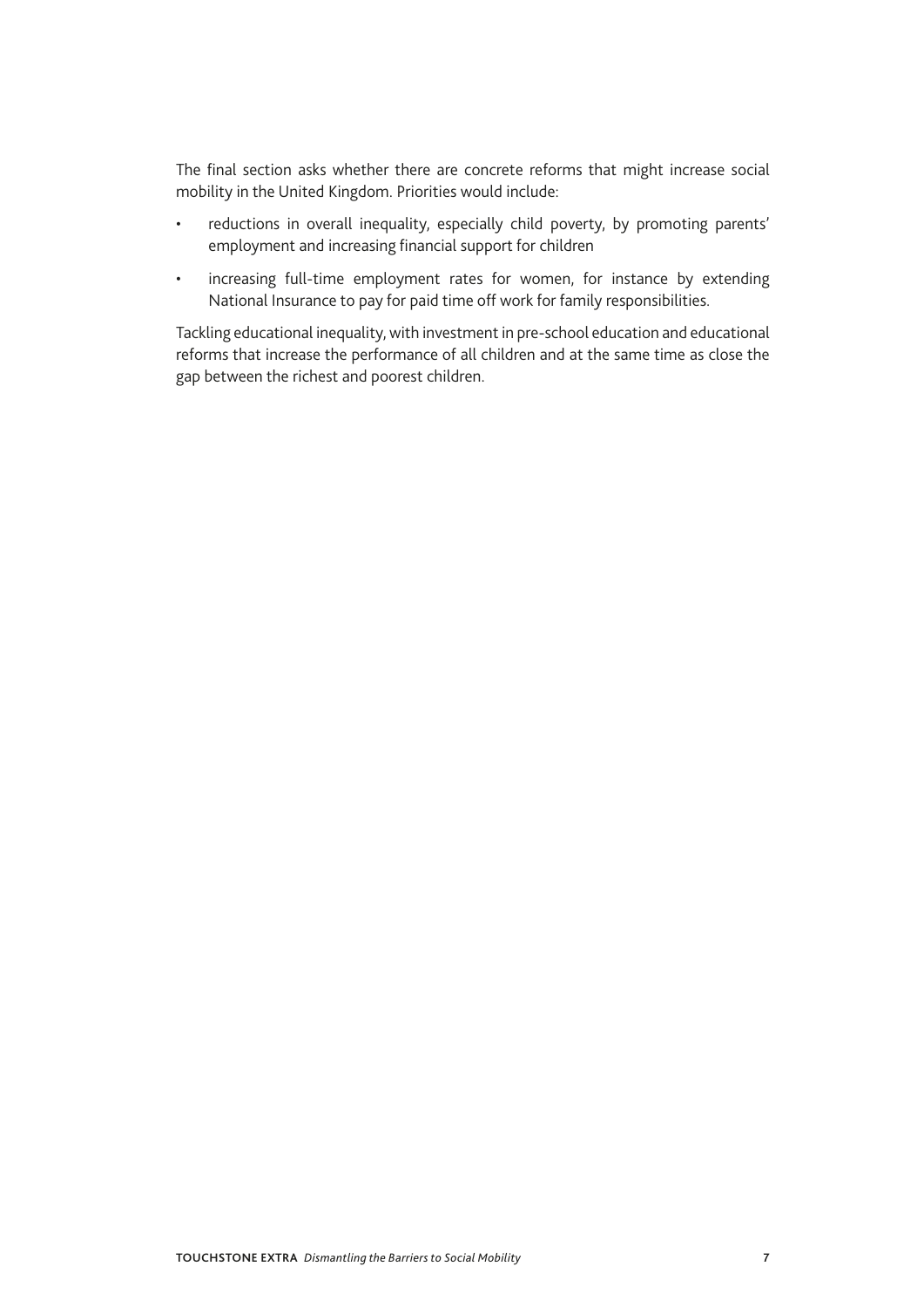### *1 What is social mobility and why should we care about it?*

The importance of social mobility is accepted across the political spectrum. The social mobility strategy published by the coalition government in 2011 states that "improving social mobility is the principal goal of the coalition government's social policy"<sup>3</sup> and the new social mobility and child poverty coalition is chaired by former Labour Minister Alan Milburn.

A paper for the Cabinet Office in 2004<sup>4</sup> defined social mobility as "...the movement or opportunities for movement between different social classes or occupational groups and the advantages and disadvantages that go with this, e.g. income". However, beyond this relatively simple description lies a wealth of debate about how best to define and measure social mobility – and which aspects of it we should care about.

Perhaps the simplest concept associated with social mobility is that of *absolute social mobility,* defined by the coalition government's current strategy as "the extent to which people are able to do better than their parents" and seen as a test of increasing opportunities across the whole of a society.

It is easy to see why we might care about this type of mobility; Ed Miliband has referred to "the British promise" that children will be better off than their parents,<sup>5</sup> and we tend to hope that within our own lifetimes our prospects will improve. Absolute social mobility is by no means automatic but it remains a widely shared political and public aspiration.

If absolute social mobility is about increasing opportunities for everybody, *relative social mobility* is about how those opportunities are distributed. The coalition strategy defines this as "the comparative chances of people with different backgrounds ending up in certain social or income groups." Relative social mobility is most commonly measured between generations, with researchers examining the extent to which, for example, the prospects of children from lower-income backgrounds are poorer than those of children from better-off backgrounds as a result of differences in their parents' incomes.

<sup>3</sup> HM Government (2011). *Opening Doors, Breaking Down Barriers: A strategy for social mobility.* Cabinet Office.

<sup>4</sup> Aldridge S (2004). *Life chances and Social Mobility: An overview of the evidence.* Prime Minister's Strategy Unit, accessed online at www.swslim.org.uk/

documents/themes/lt10\_lifechances\_socialmobility.pdf

<sup>5</sup> www.labour.org.uk/ed-miliband-warns-british-promise-being-broken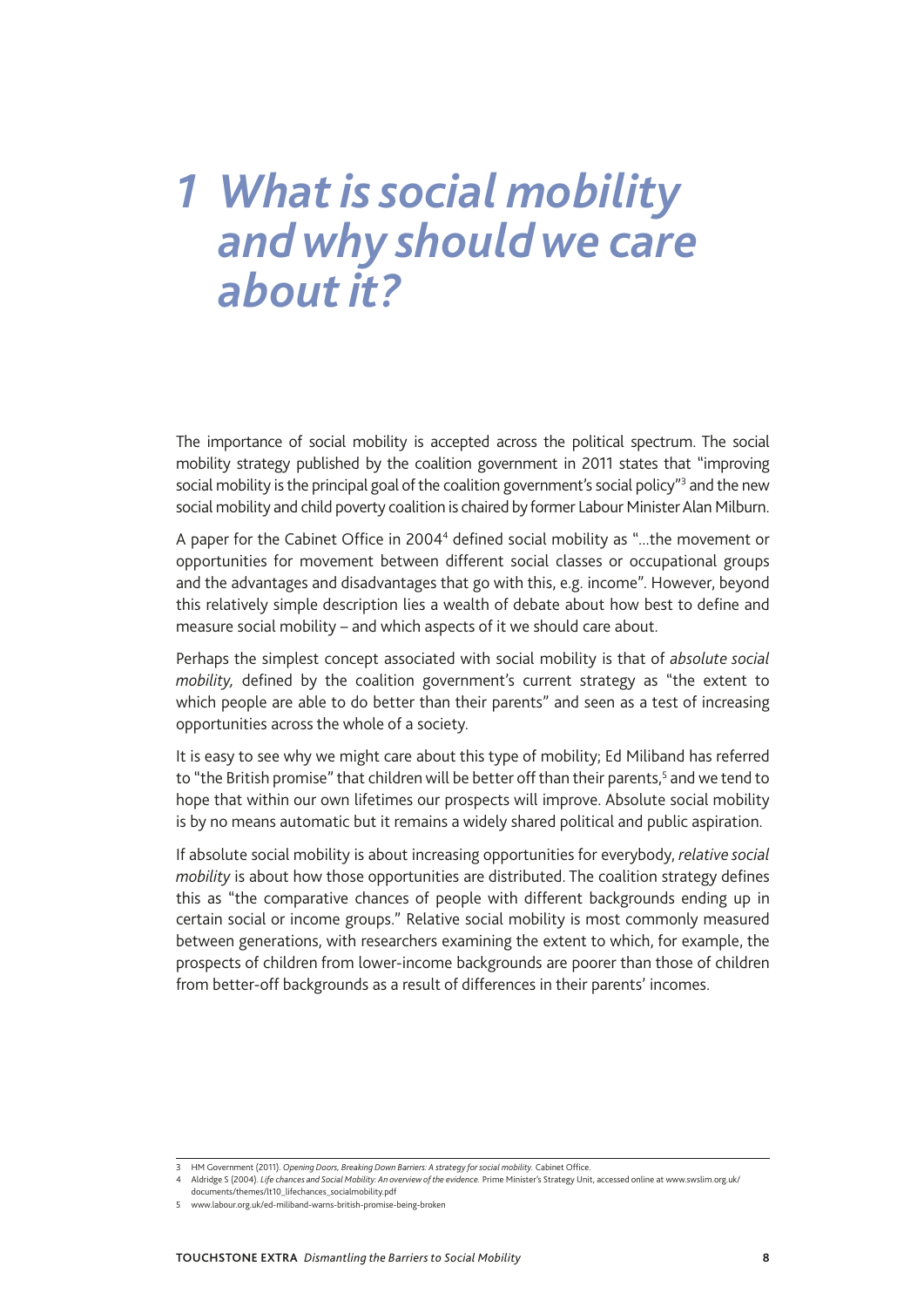The government's social mobility strategy concentrates mainly on this type of relative intergenerational mobility, seeking to reduce the extent to which people's future prospects are determined by the families they are born into.

The most common argument in favour of improving relative social mobility is that it is a measure of fairness in society – of whether there are equal opportunities for individuals to gain rewards based on effort and talent. This is the basis on which the coalition sees social mobility as important. Its social mobility strategy states that:

*In a fair society what counts is not the school you went to or the jobs your parents did, but your ability and your ambition. In other words, fairness is about social mobility – the degree to which the patterns of advantage and disadvantage in one generation are passed onto the next. An unfair society is one in which the circumstances of a person's birth determine the life they go on to lead.6*

This idea seems to fit well with popular perceptions of fairness: over 95 per cent of respondents believe that a characteristic of a fair society is that "every person should have an equal opportunity to get ahead".<sup>7</sup> This is felt sufficiently strongly that in 2009 more people felt that the priority of government should be equal opportunities (41 per cent) than any of the alternatives such as promoting growth or reducing inequality.<sup>8</sup>

But there is a key political debate around the extent to which achieving improved social mobility depends on tackling wider social inequalities. If access to important resources like healthcare and education are unequal, can an 'equal opportunity to get ahead' really be secured? The rest of this pamphlet will discuss this question in greater detail.

<sup>6</sup> HM Government (2011). *Opening Doors, Breaking Down Barriers: A strategy for social mobility.* Cabinet Office.

<sup>7</sup> The question asked: "Please say how much you agree or disagree with the following statement. In a fair society, every person should have an equal opportunity to get ahead". Ninety-six per cent either agreed or strongly agreed. BSAS 2009 (with similar results in BSAS 1991). Curiously, when asked in the reverse direction ("In a fair society, some people should have more opportunity than others to get ahead") the disagreement is less than total (56 per cent disagreeing, 25 per cent neither agreeing nor disagreeing, and 19 per cent agreeing). Interpreting this is difficult; it may be because people do not in fact perceive this as the reverse of the previous question, or because of a bias towards agreeing with any statement that is presented, or because people misread the question as the same as the first version.

<sup>8</sup> These alternatives are: promoting growth (10 per cent), guaranteeing a minimum standard of living (34 per cent) or reducing income inequality (15 per cent). The question was: "Here are some different things the government might focus on. Which of the four options on this card do you think should be the priority?"; the alternatives in full were: (1) Promote economic growth regardless of whether some people benefit more than others; (2) Guarantee a minimum standard of living for everyone; (3) Reduce the gap in incomes between rich and poor; (4) Try to ensure that everyone has equal opportunities to get ahead. BSAS 2009.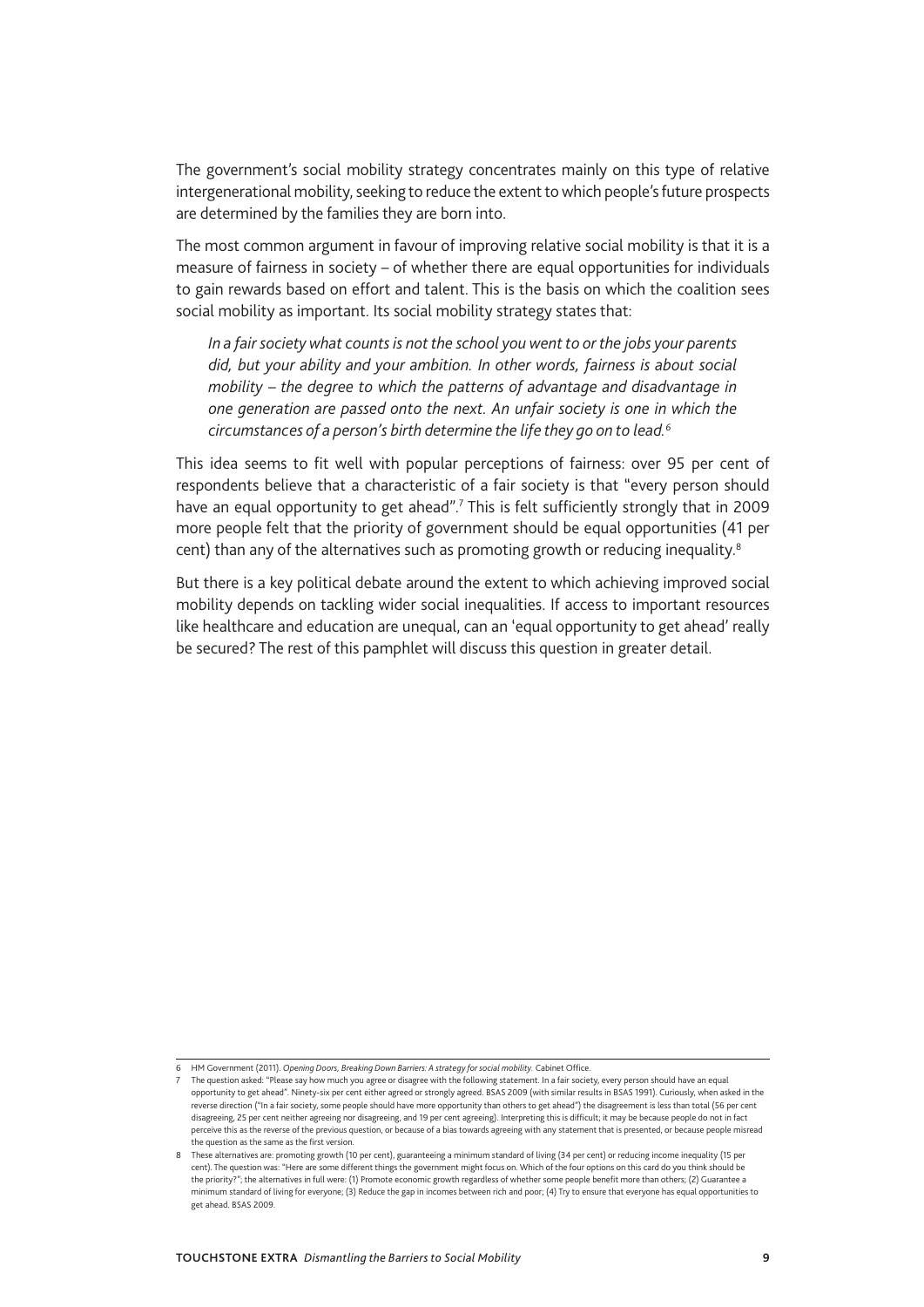### *2 What has happened to relative social mobility in Britain?*

What has been happening to relative social mobility in Britain over recent decades? To answer this question we need to know what to measure. Studies of how social mobility in Britain has changed have looked separately at income and class, yielding very different results:

- 1. Using a measure based on social class, Goldthorpe finds that relative social mobility remained remarkably stable over the post-war period.9
- 2. Using a measure based on income, Blanden *et al* find that relative social mobility saw a sharp sudden decline between the generations born in 1958 and 1970.10 Based on the links between parental income and children's educational outcomes (see next chapter), they suggested that this decline had flattened out more recently, but not reversed or started to improve.11

These results measure different things, and are not necessarily inconsistent. For example, if working-class children have seen no reduction in their chances of accessing middle-class jobs (as per Goldthorpe's findings), it could still be the case that working-class children born later may tend to get lower-paying middle-class jobs than their predecessors (as per Blanden *et al.'s* findings). This could be, for instance, because qualifications or social networks have become more important in determining career progression or because job opportunities have changed.

The public's perception of mobility trends is mixed, perhaps because long-run trends in intergenerational links are impossible to perceive directly. Overall, slightly more people think that mobility is higher now than 'in the past' (where 'the past' is not defined), though this has declined since the economic downturn has bitten.<sup>12</sup>

<sup>9</sup> Goldthorpe | H (2012). *Understanding – and Misunderstanding – Social Mobility in Britain: The entry of the economists, the confusion of politicians and the limits of educational policy.* Oxford: Oxford Institute of Social Policy and Nuffield College, University of Oxford. www.spi.ox.ac.uk/fileadmin/documents/pdf/ Goldthorpe\_Social\_Mob\_paper.pdf

<sup>10</sup> Blanden J, Goodman A, Gregg P, Machin S (2005). "Changes in Intergenerational Income Mobility in Britain" in M Corak (ed.), *Generational Income Mobility in North America and Europe.* Cambridge, MA: Cambridge University Press.

<sup>11</sup> Additionally, Lambert *et al*, using a measure based on the scale of interaction between different social groups (in part based on marriage records), find that intergenerational social mobility has been gradually rising since the mid-nineteenth century, including for the most recent generations (Lambert P, Prandy K, Bottero W (2007). "By Slow Degrees: Two centuries of reproduction and mobility in Britain". Social Research Online. www.socresonline.org.uk/12/1/prandy.html

<sup>12</sup> Ipsos Mori polls for the Sutton Trust in 2008 and 2009; see www.ipsos-mori.com/researchpublications/researcharchive/2503/Opportunities-for-upwardsocial-mobility-limited-by-the-recession.aspx and www.ipsos-mori.com/researchpublications/researcharchive/2286/Ipsos-MORI-and-Sutton-Trust-researchon-Social-Mobility.aspx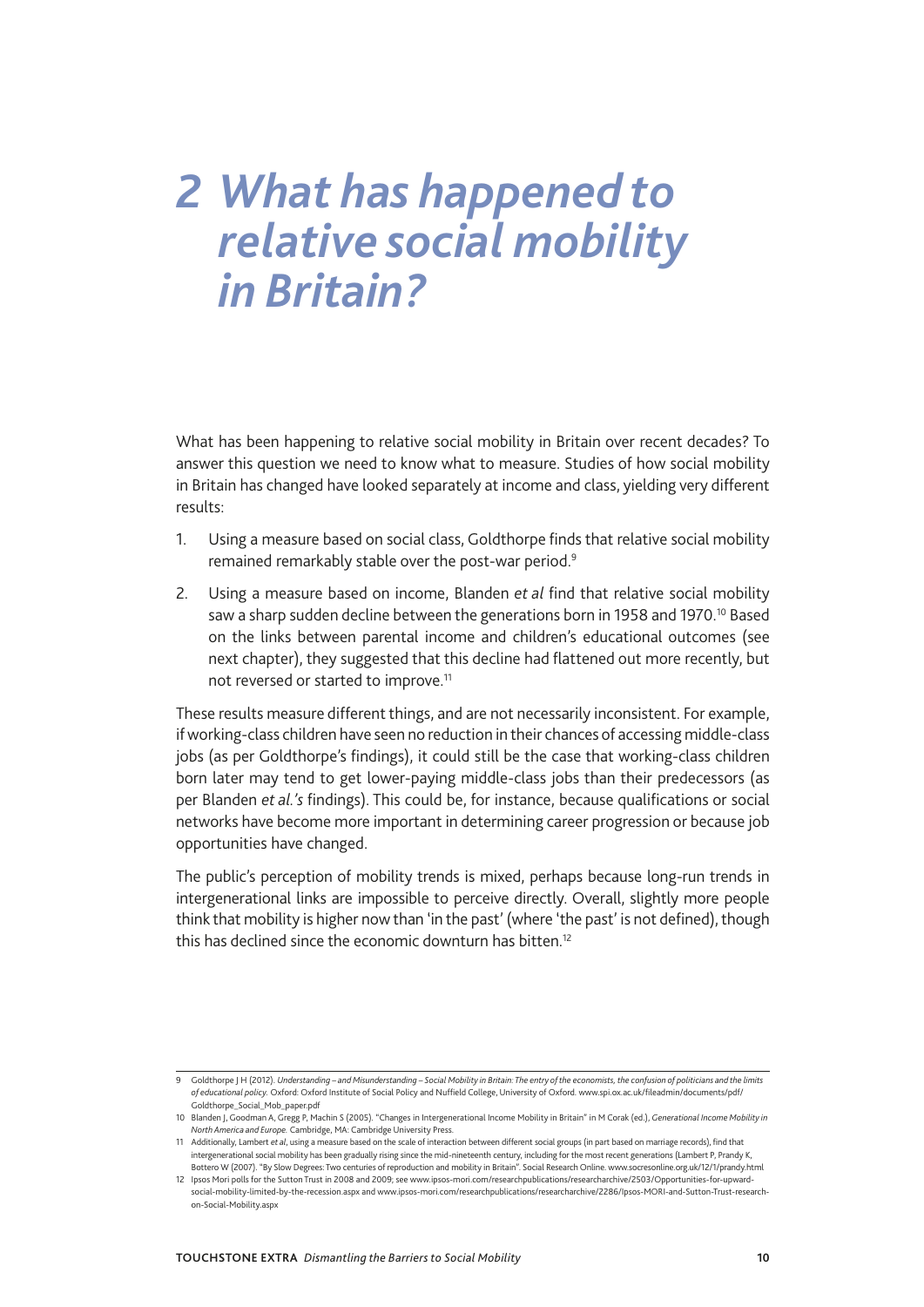To understand the implications for individuals of changes in social mobility over time we also need to look at evidence on what is happening to the rewards attached to different positions in the income distribution. What matters is not just the relative chances of people ending up in good jobs, but also the relative rewards attached to those jobs – what is at stake in the social mobility race.

Moreover, the rewards attached to different jobs also influence future prospects for individuals and their families. This point becomes clear when we look at earnings inequality internationally. The ratio of earnings between those in the bottom 10 per cent and those in the top 10 per cent in the UK is 3.6. In the United States, it is five and in Belgium, it is 2.5.<sup>13</sup> A similar chance of moving from the top to the bottom has very different implications in these three countries in terms of the scale of advantage conferred.

Figure 1 below shows the way in which working-age household incomes before taxes and benefits at different points in the distribution changed in the UK from 1977 to 2010–11.<sup>14</sup> The share of income going to the fifth of the households with the lowest income reduced by 60 per cent<sup>15</sup> while the share of the top fifth increased by 40 per cent – and most of this change occurred between 1977 and 1990. The share of those in the middle fell by 20 per cent over the entire period.

The increased inequality that Figure 1 shows means that the financial consequences of being in the lower part of the distribution are more severe than in the past. Not only are those who have borne the consequences of a decline in relative social mobility less likely to escape low incomes, but also their relative position has become worse.



### **Figure 1: Trends in income distribution before taxes and benefits for working-age households16**

<sup>13</sup> Gross earnings of full-time employees, from OECD employment database http://stats.oecd.org/Index.aspx?DatasetCode=DEC\_I

<sup>14</sup> Note that this is not the same as earnings inequality

<sup>15</sup> Though much of this was offset by redistribution through the tax and benefit system

<sup>16</sup> Source: authors' calculations from "The Effects of Taxes and Benefits on Household Income: Historical data" www.ons.gov.uk/ons/rel/household-income/ the-effects-of-taxes-and-benefits-on-household-income/historical-data/index.html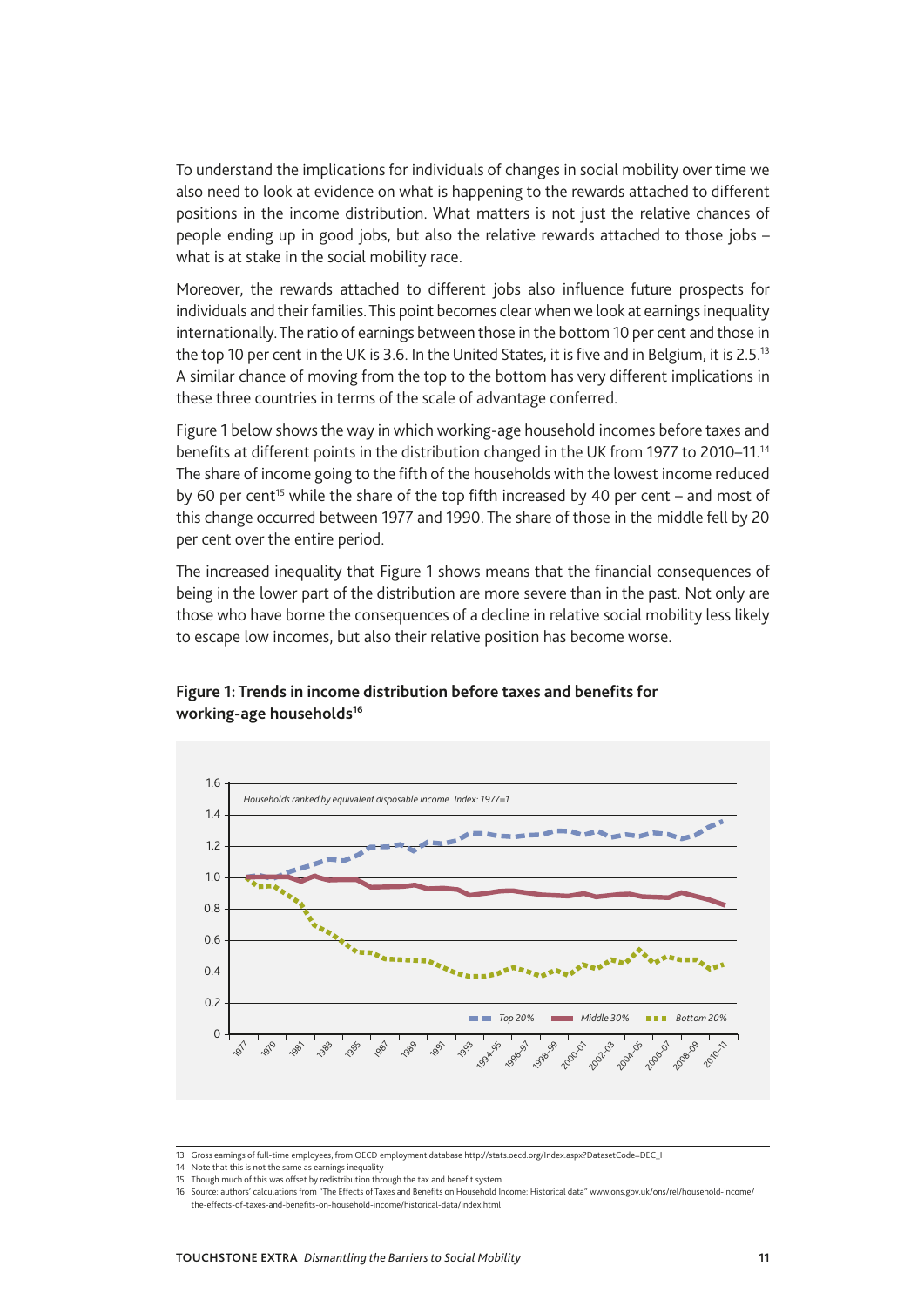As Blanden *et al's* research shows, relative income mobility in the UK has become worse in recent decades, with individuals' adult incomes increasingly likely to be related to those of their parents. At the same time, inequality has also increased, as the gaps between those on higher and lower incomes have grown. The fact that these trends are running in parallel is a real concern, because as inequality grows the impacts of low social mobility on life changes are exacerbated. It also seems that growing inequality could be reducing relative income mobility, by making it harder for those who are on lower incomes to accrue the advantages that would enable them to secure better jobs and opportunities in the future. The crucial questions are why is it like this, and what can we do to change it?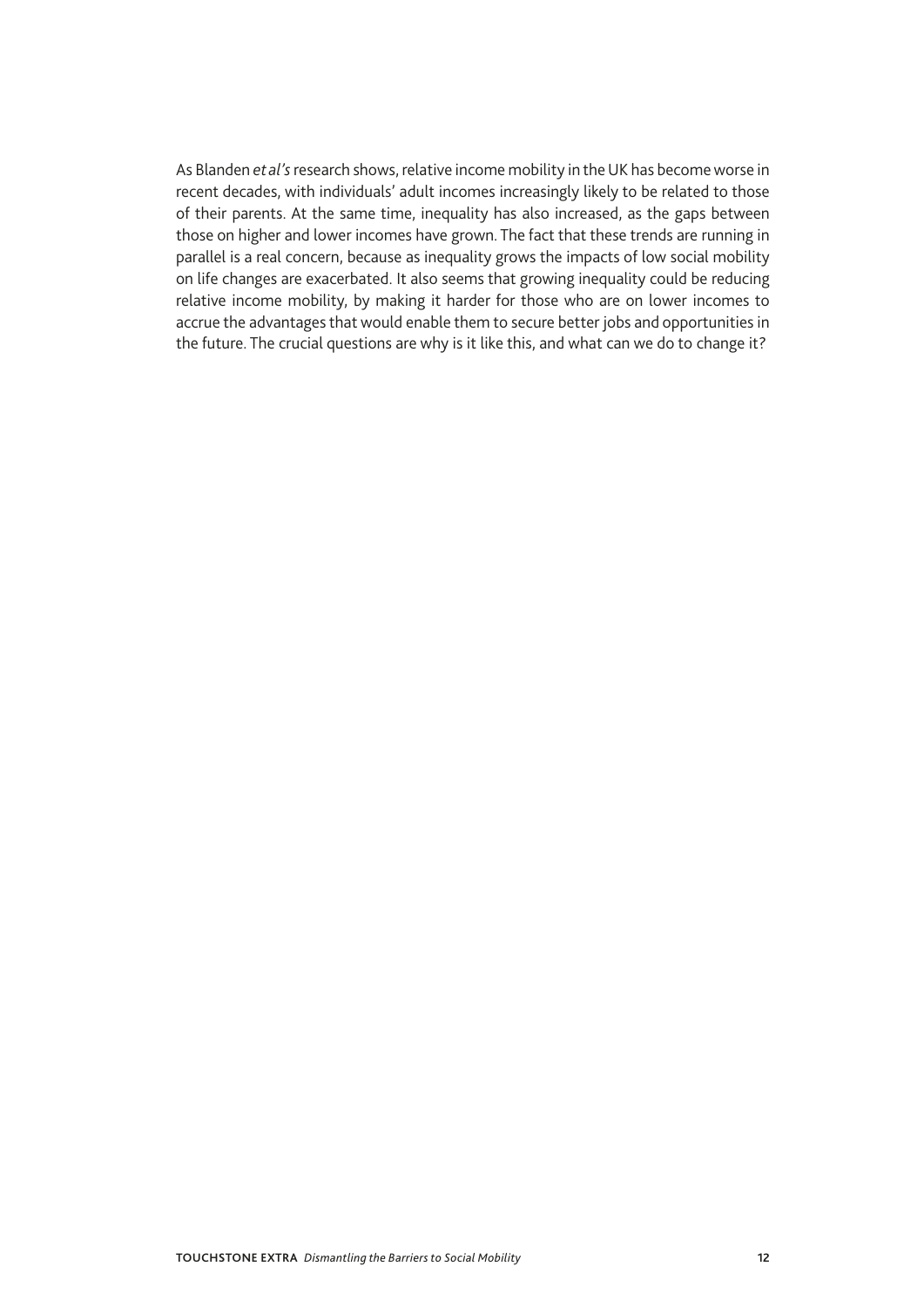### *3 To what extent does education affect social mobility?*

Rates of social mobility have varied over time and between countries. If we want to do something to increase social mobility, we need to understand why these variations occur and identify the policy instruments we might use to influence rates of change. In this section, we look the evidence on the relationship between education and social mobility, and consider the extent to which policy change in other areas may also affect social mobility.

#### *The role of education*

Research into declining social mobility over time in the UK has found that education has a key role. Jo Blanden and her colleagues found that educational attainment from age 16 was "the major driver". The decline in relative social mobility  $-$  as measured by an increase in the link between fathers' and sons' earnings – was seen to be driven by an increased relationship between parents' income and children's education: children with parents on lower incomes appear to be less likely to do well at school, whereas children from parents with higher incomes achieve higher outcomes.<sup>17</sup> What this means is that children whose parents have lower incomes tend to do worse at school and doing worse at school tends to lead to lower incomes in adult life.

This means that if we could weaken the link between parental incomes and children's educational attainment, or reduce the inequality of parental incomes, social mobility would increase. Either way, reducing the link between parents' incomes and children's educational outcomes might be a key route to increasing social mobility in Britain.

Jo Blanden has also expanded her analysis of income mobility within the UK to look at international measures of both income and educational mobility.<sup>18</sup> She finds that countries that spend more on education also have higher absolute social mobility (reducing the extent to which children's outcomes are determined by their parents' backgrounds).

<sup>17</sup> Blanden J, Macmillan L (2011) "Recent Developments in Intergenerational Mobility" in P Gregg and J Wadsworth (ed.s), *The Labour Market in Winter.* Oxford: Oxford University Press

<sup>18</sup> Blanden J (2011) "Cross-Country Rankings in Intergenerational Mobility: A comparison of approaches from economics and sociology", *Journal of Economic Surveys,* volume 27, issue 1, pp.38–73, February 2011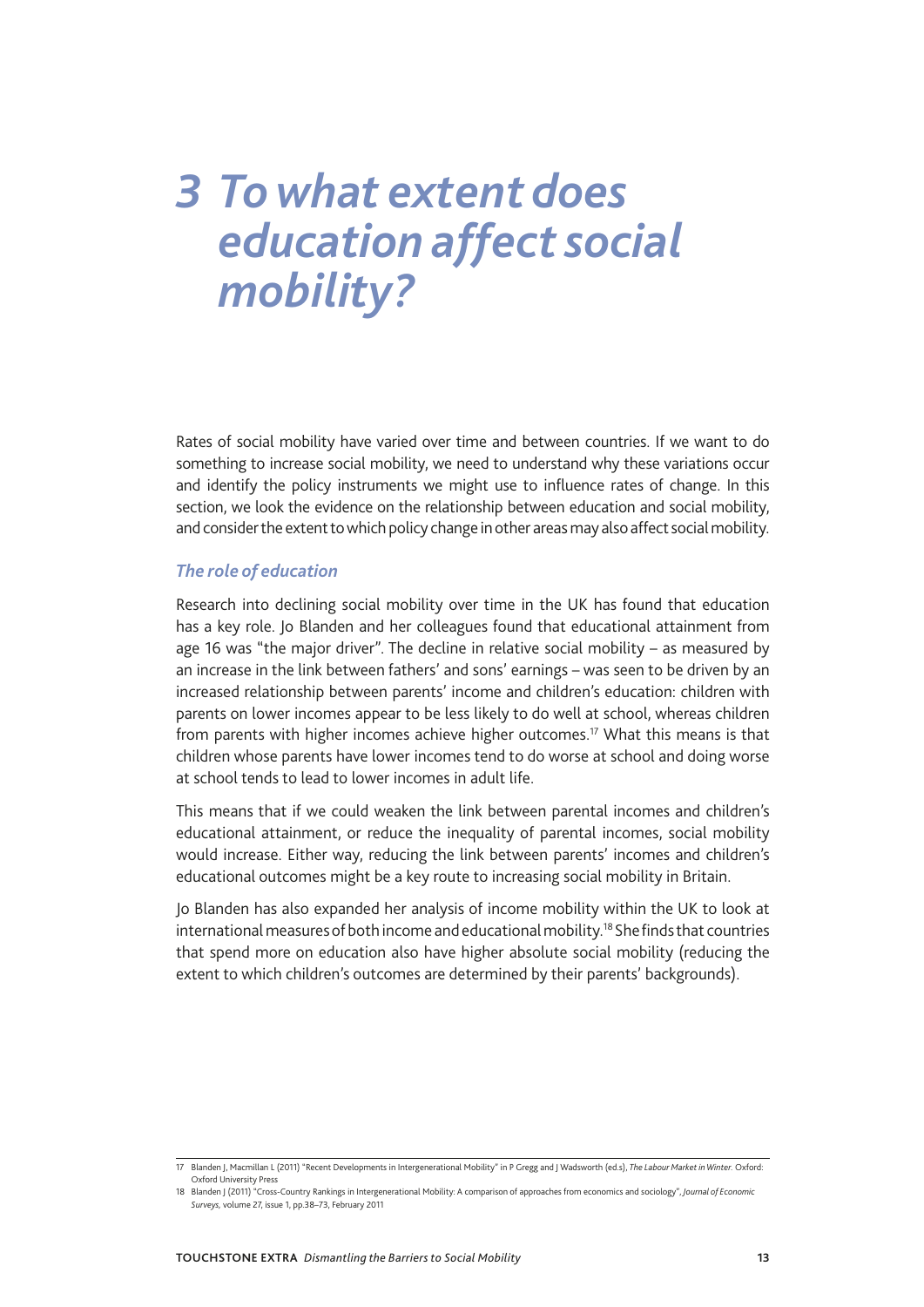### *Other factors*

Yet there is more to understanding the UK's poor social mobility than just education. Education is the engine of social mobility; it is the most important route through which individual low-income children can become high-earning adults. But that does not mean it is the only explanation for why some countries are more socially mobile than others. Explaining country differences is tricky – there are many possible explanations and relatively few countries to compare with – but the availability of comparable social mobility estimates allows us to start looking at likely explanations for Britain's relatively poor performance. In the next chapter, we focus on the role of inequality, and in Chapter 5 we look at whether different types of welfare state matter for social mobility.

But before focusing on the roles of inequality and different welfare regimes, there are other factors that may be significant. In particular, high rates of women's full-time employment are associated with greater social mobility, while high part-time employment rates have the opposite effect (see Annex Table A2).<sup>19</sup> Where women's participation in employment and career progression is limited (measured by the share of women's work that is parttime), there tends to be a stronger relationship between social origins and destinations. In fact, depending on the measure of mobility used, women's part-time and full-time employment can explain more of the variation between countries than spending on education. We return to the issue of women's employment in the concluding section.

<sup>19</sup> These findings are based on a more complex measure of 'equality of opportunity' in Checchi *et al* (2010). *Fair and Unfair Inequality of Opportunity in Europe,*  ECINEQ Working Paper 2010–174 www.ecineq.org/milano/WP/ECINEQ2010-174.pdf. This measure is not exactly the same as the intergenerational earnings persistence measure used elsewhere in this report, but the international pattern is relatively similar between the two measures.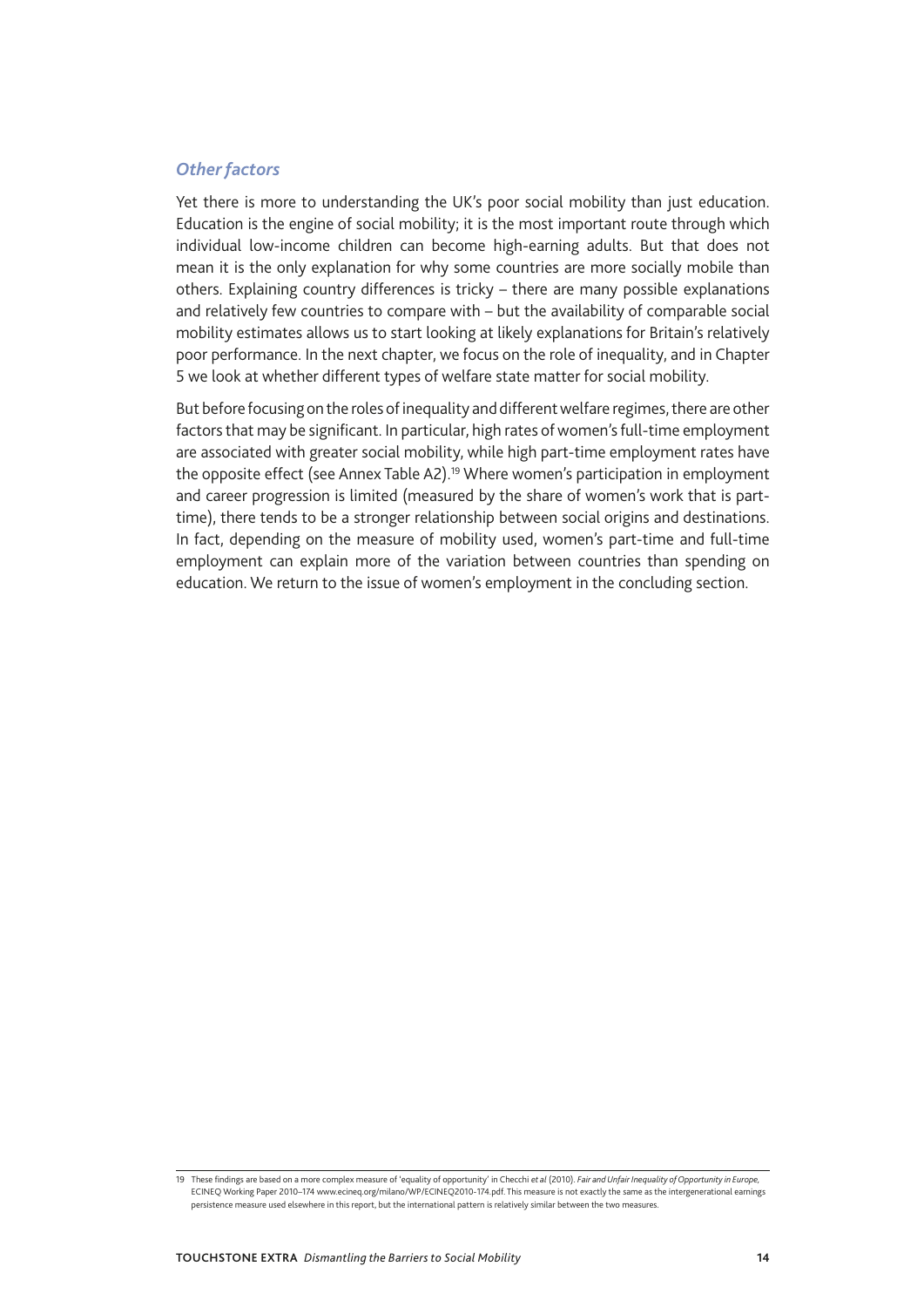# *4 The role of inequality in explaining social mobility*

There has been much recent discussion on the link between inequality and mobility, following a 2012 speech by Alan Krueger, Chairman of the US Council of Economic Advisers, where he referred to a graph created by the social mobility scholar Miles Corak as 'the Great Gatsby curve'. This shows a relatively strong relationship between income inequality and relative social mobility, with the countries that are more unequal tending to be those where children's outcomes are more strongly related to those of their parents.<sup>20</sup>

However, this finding has been disputed by the Deputy Prime Minister, who used Canada and Australia as counter-examples of the association between greater equality and social mobility.<sup>21</sup>

*Myth (number) one is that social mobility is simply a sub-set of income inequality. According to this myth, mobility will follow automatically in the wake of greater equality ... the uncomfortable truth is that nations with similar levels of income inequality have dissimilar levels of social mobility. Why do Australia and Canada have UK levels of inequality, but almost Scandinavian levels of mobility?* 

Mr Clegg's statement seems to be based on the following passage in the government's social mobility strategy:

*Academic studies comparing levels of social mobility in different countries have found a correlation between high levels of income inequality and low levels of social mobility, although some have criticised the validity of this finding... There are also a number of countries, such as Australia and Canada, that have relatively high levels of income inequality but also high levels of social mobility. Equally, there are some countries that have relatively low levels of income inequality but low levels of socially mobility, such as France.*

This could be read as suggesting that that the academic evidence is more evenly split than is the case. In fact, the government cited only two works criticising the finding that equality was correlated with greater mobility. One was a think tank pamphlet by the sociologist Peter Saunders, the other a paper by Gary Solon, who reacted angrily to the suggestion that he had 'criticised' the research:

*My 2002 paper did not criticise the hypothesis that inequality and intergenerational immobility are related, but rather supported it.*

<sup>20</sup> Corak M (2012). "Inequality from Generation to Generation: The United States in comparison" in Robert Rycroft (ed.), *The Economics of Inequality, Poverty, and Discrimination in the 21st Century.* ABC-CLIO, forthcoming. See http://milescorak.com/2012/01/12/here-is-the-source-for-the-great-gatsby-curve-in-thealan-krueger-speech-at-the-center-for-american-progress

<sup>21</sup> www.guardian.co.uk/society/2012/may/24/nick-clegg-social-mobility-speech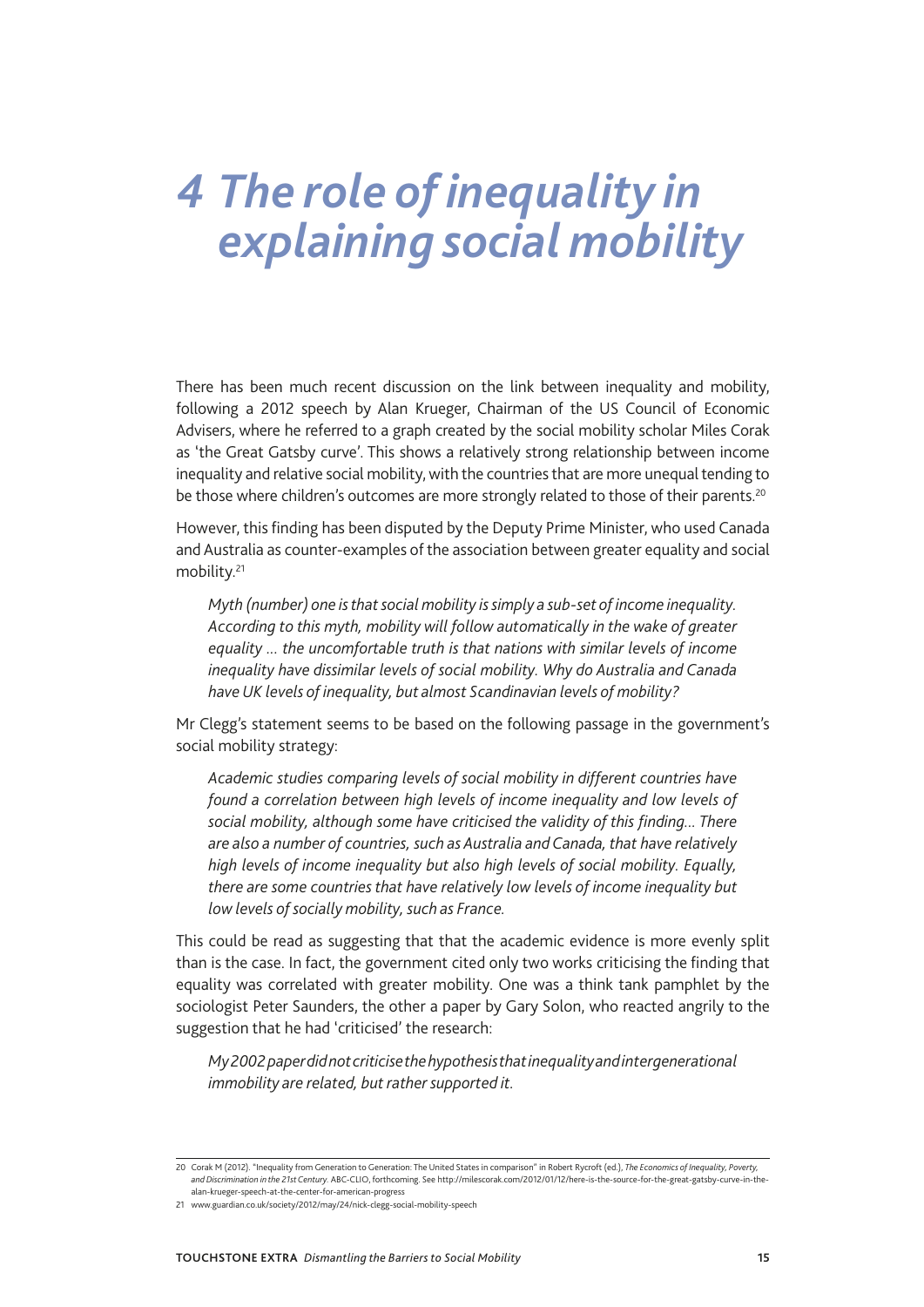He added, "the government has misquoted me".<sup>22</sup>

What about the examples of Canada and Australia cited by Nick Clegg? To look at this more closely, in Figure 2 below we combine Corak's data on earnings persistence between generations (the extent to which children's incomes are associated with those of their parents) with the OECD's measure of pre-tax inequality for people of working age.<sup>23</sup> Note that this is a measure of inequality before taking into account taxes and benefits – it is a measure of how equal people's original incomes are, rather than how redistributionary the welfare state is (the impacts of which are discussed in more detail in the next chapter).<sup>24</sup> Inequality is shown on the vertical axis and earnings persistence on the horizontal axis. All values are shown relative to the average, so for example a country in the top left area of the figure will have higher than average inequality and lower than average earnings persistence.



#### **Figure 2: Income inequality before taxes and benefits and intergenerational earnings persistence**

<sup>22</sup> *Ibid*

<sup>23</sup> This gives a different perspective to post-tax and benefit inequality for people of all age as used by Corak because it relates mainly to labour income prior to the direct effects of redistribution and because it concerns the relevant age groups; note, however, that we are using contemporary measures of inequality, when it might be preferable to use measures of inequality for the periods when the younger generation was growing up, as does Corak (2012). We show the results for countries where data from the 1980s is available in the Annex, Figure A2.

<sup>24</sup> We have restricted the sample of countries to OECD member states at a broadly comparable stage of development and standardised both sets of figures so that the average is zero and a positive value means that a country has a higher than average score on the measure.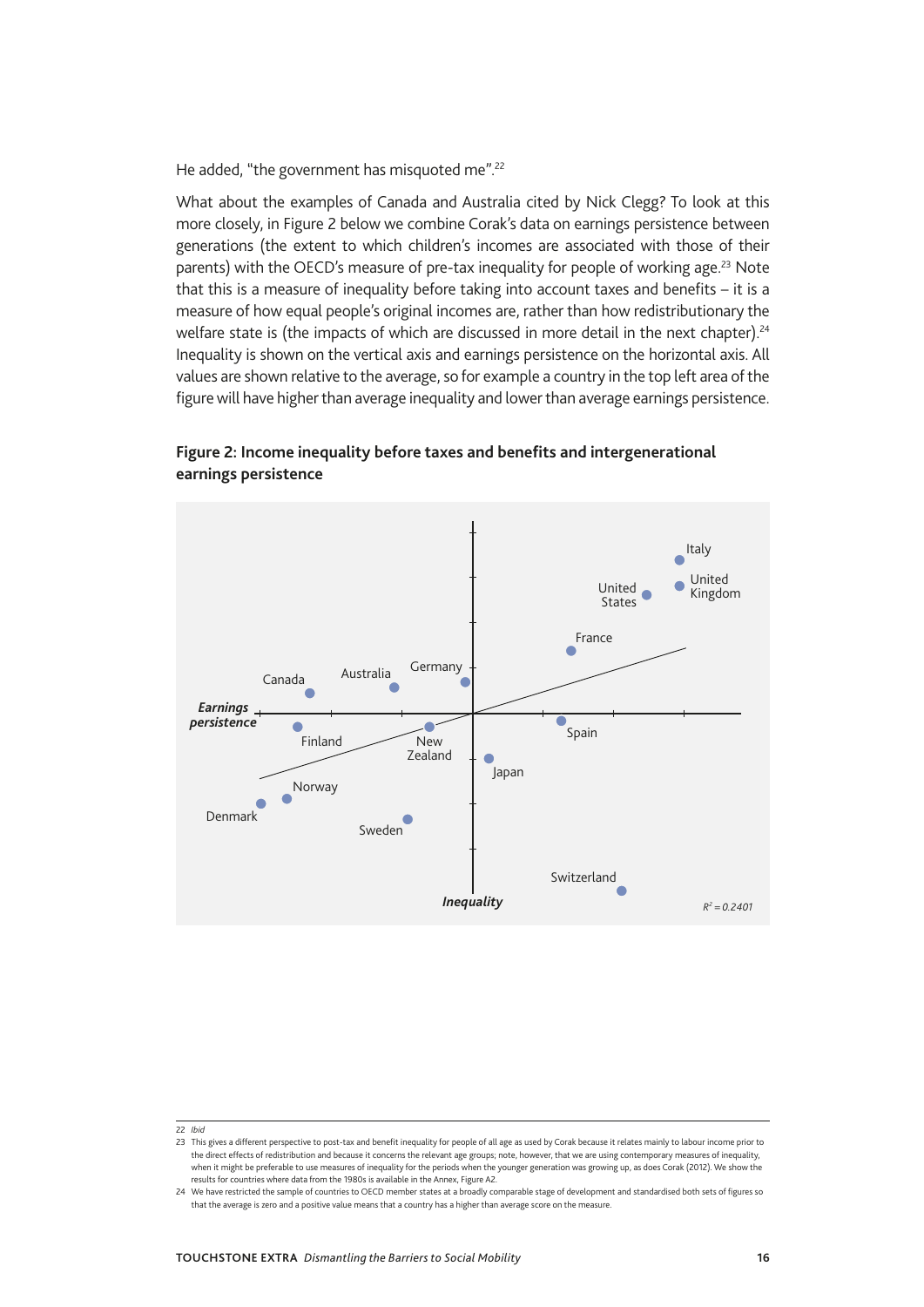There is one extreme outlier in the data, which shows very low inequality and relatively high earnings persistence – Switzerland.<sup>25</sup> Otherwise, inequality and earnings persistence are strongly associated. It is true that Canada and Australia show higher earnings mobility than some countries with a similar level of inequality such as Germany. However, it would be wrong to see Canada and Australia as strong counter-examples: income inequality, while above the cross-national average, is far lower in these countries than in the UK or US. Achieving Canadian levels of pre-tax inequality would be a formidable challenge for the UK.26

On a range of measures, Canada scores very highly in terms of the equity of educational outcomes while Switzerland scores poorly. Canada has similar scores to the Nordic countries on the social class gradient in educational outcomes and on the percentage of disadvantaged children who reach the top quarter of educational achievement.<sup>27</sup> It may therefore be that the quality of education provision in Canada helps explain why it achieves Nordic levels of social mobility with slightly more inequality. But it also seems likely that, if inequality in Canada were to increase to levels anywhere like those we have in the UK, social mobility would reduce.

Higher levels of income inequality are clearly associated with lower social mobility, but nobody as far as we are aware has ever suggested that that inequality is the only relevant factor; the Deputy Prime Minister is arguing against a straw man. In general, while countries with higher inequality may be able to offset some of the effect on mobility through more equitable educational systems, they face a stronger challenge. In addition there are no developed countries with UK levels of inequality that could be said to have high social mobility in international comparison.

<sup>25</sup> In fact, Switzerland is so unusual that it reduces the R2 value, a measure of the fit between the two variables, from 0.63 to 0.24: see Figure A1 in the Annex, which presents the same data but excludes Switzerland. In Figure A2, which uses income data from the 1980s, R2 is also high: in this case, there was no available data for Switzerland. In Figure 2, visual inspection gives a better sense of the relationship between inequality and earnings persistence than the R2 statistic.

<sup>26</sup> As Miles Corak, whose evidence was being cited by Clegg, notes, "Australia and Canada do not have UK levels of inequality. They are more equal societies. But they are not as socially mobile as Finland and Norway. They don't have Scandinavian levels of mobility." Solon's and Corak's comments in *The Guardian,* 24 May 2012. www.guardian.co.uk/society/2012/may/24/nick-clegg-social-mobility-speech

<sup>27</sup> "Does Student Background Affect Student Performance?" www.oecd.org/edu/skills-beyond-school/48630738.pdf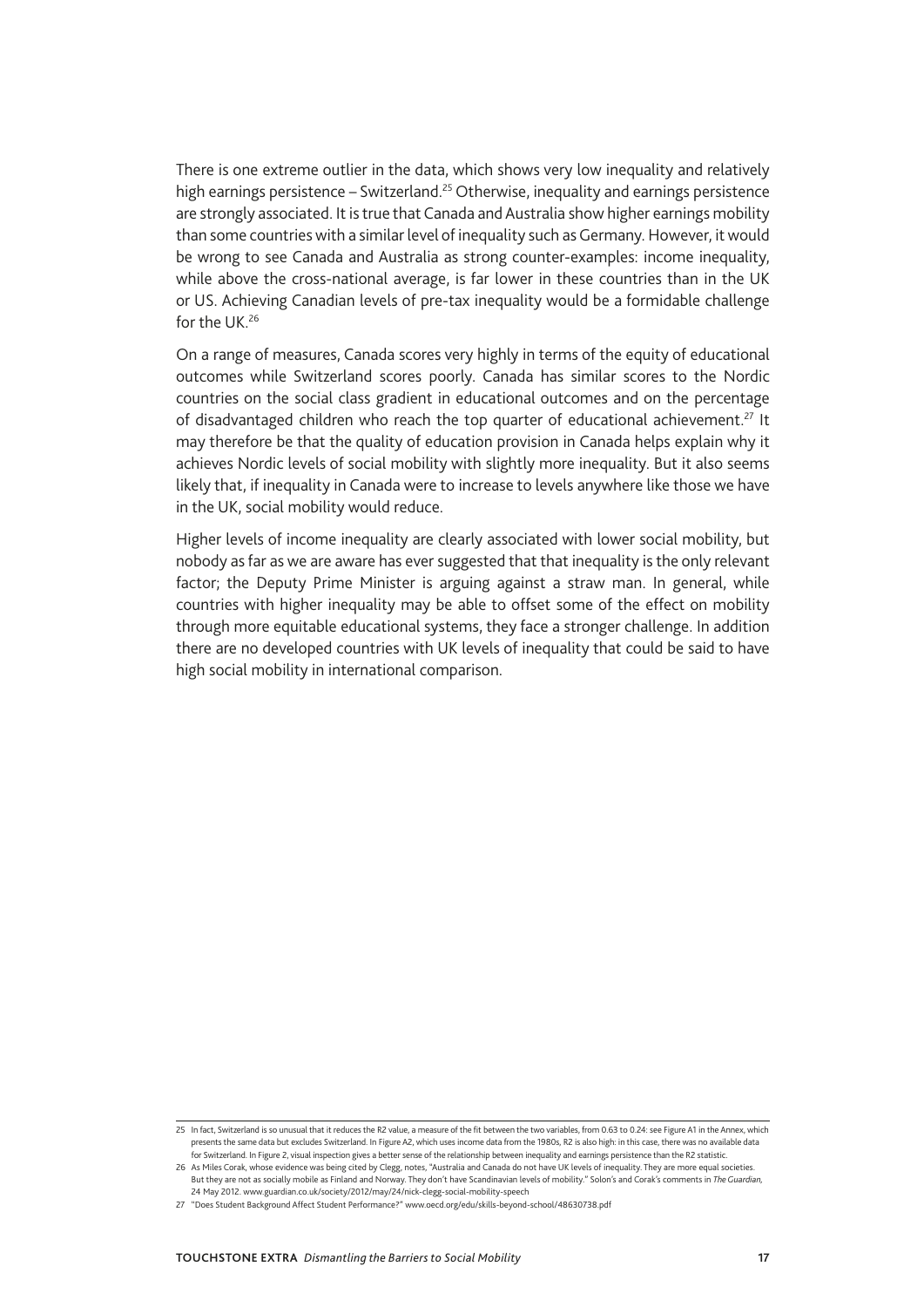### *5 Which types of economies are more socially mobile?*

One of the arguments for policies of deregulation, privatisation, low taxation and reduced public spending is that these structures will 'unleash aspiration' leading to greater social mobility. Boris Johnson summarised Margaret Thatcher's legacy in these terms:

*She gave people the confidence to buy shares, to start their own businesses, to move on and up in society – and there was more social mobility under Margaret Thatcher than there has been since.28*

Mr Johnson is in fact echoing a longstanding theory, as Thomas Piketty sets out:

*At least since the time of Tocqueville, the 'liberal' theory would seem to predict that a more open and market-oriented society such as the United States should lead to significantly higher mobility rates.29*

It is certainly possible to argue that the security provided by advanced welfare states may restrain individual initiative and entrepreneurship or weaken work incentives, or that excessive labour market regulation could lead to an insider/outsider labour market where those from poorer or less 'connected' backgrounds have difficulty advancing.

But it is also possible that low levels of social security restrict mobility by reducing people's willingness to invest in skills or to take the risk of changing job, while low levels of labour market regulation could leave some people trapped in precarious jobs with no prospects of advancement and lead to employers reducing investment in their employees.

This argument is best settled through analysis of the evidence. As the data in Chapter 4 have shown, as inequality increases social mobility declines. In addition, more 'liberal' countries do tend to have higher levels of inequality but some (notably Canada) have relatively high mobility given their inequality levels.

To explore this trend further we have compared the degree of social mobility in four groups of countries – 'welfare regimes' – which are categorised by the institutional and policy characteristics of their welfare states:<sup>30</sup>

<sup>28</sup> www.telegraph.co.uk/news/politics/margaret-thatcher/5268850/Blond-on-blonde-Mrs-Ts-unassailable-legacy.html

<sup>29</sup> Piketty T (2000), "Theories of Persistent Inequality and Intergenerational Mobility" in T Atkinson (ed.), *Handbook of Income Distribution.* http://darp.lse.ac.uk/ papersdb/Piketty\_%28Handbook-Income-Distribution98%29.pdf

<sup>30</sup> This classification is based on based on Castles (2004)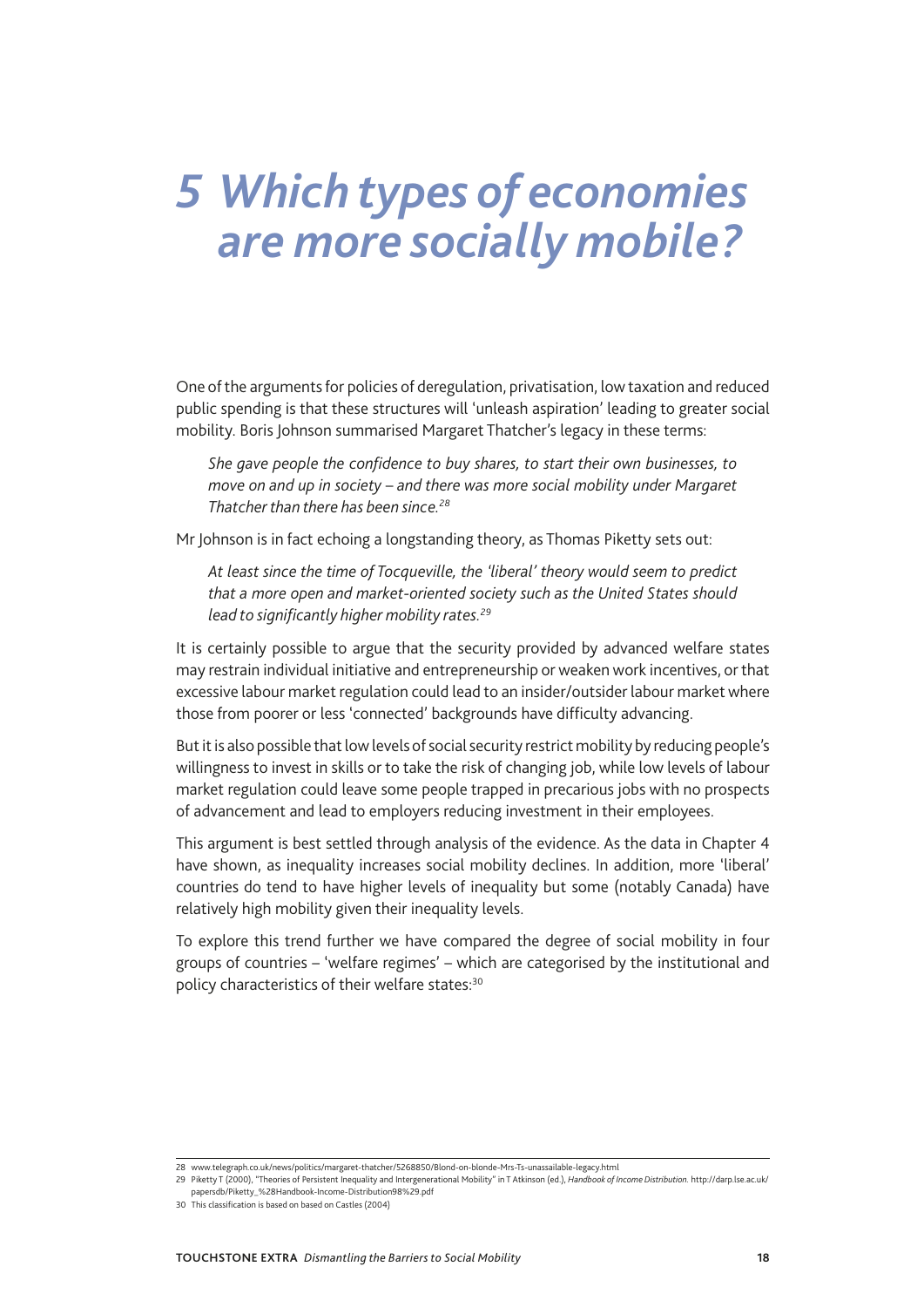**Nordic (Denmark, Finland, Norway, Sweden):** Universalist welfare state provision, mid-level labour market regulation, high rates of employment for women, very low income inequality.

**Continental (Austria, Belgium, France Germany, The Netherlands):** Social insurancebased welfare state provisions, high-level labour market regulation, low to medium inequality and (over recent decades) rising rates of women's employment.

**Anglo-liberal (Australia, Canada, New Zealand, UK, USA):** Poverty-alleviating welfare provision, low-level labour market regulation, high inequality and (over recent decades) stagnating women's employment.

**Southern European (Italy, Spain):** Welfare spending dominated by pensions, high labour market regulation, high inequality and low (but rising) women's employment.

Figure 3 below groups countries from the Nordic, continental and Anglo-liberal groups together and shows three indicators that are relevant to the 'liberal' theory that Boris Johnson has advocated: the average taxes and social security contributions paid by workers on average wages; the share of social security spending (excluding old-age benefits) in national income and the OECD's index of labour market regulation. The columns show how far countries are from the average for the sample.



#### Figure 3: Comparing Anglo-liberal, continental and Nordic welfare regimes<sup>31</sup>

<sup>31</sup> Sources and definitions: 'taxes and social insurance contributions': income tax and employer and employee social contributions from OECD Taxing Labour database; 'social security': cash benefits excluding old-age benefits from OECD social expenditure database; 'employment protection': index from OECD employment database. Values standardised to mean= 0, standard deviation =1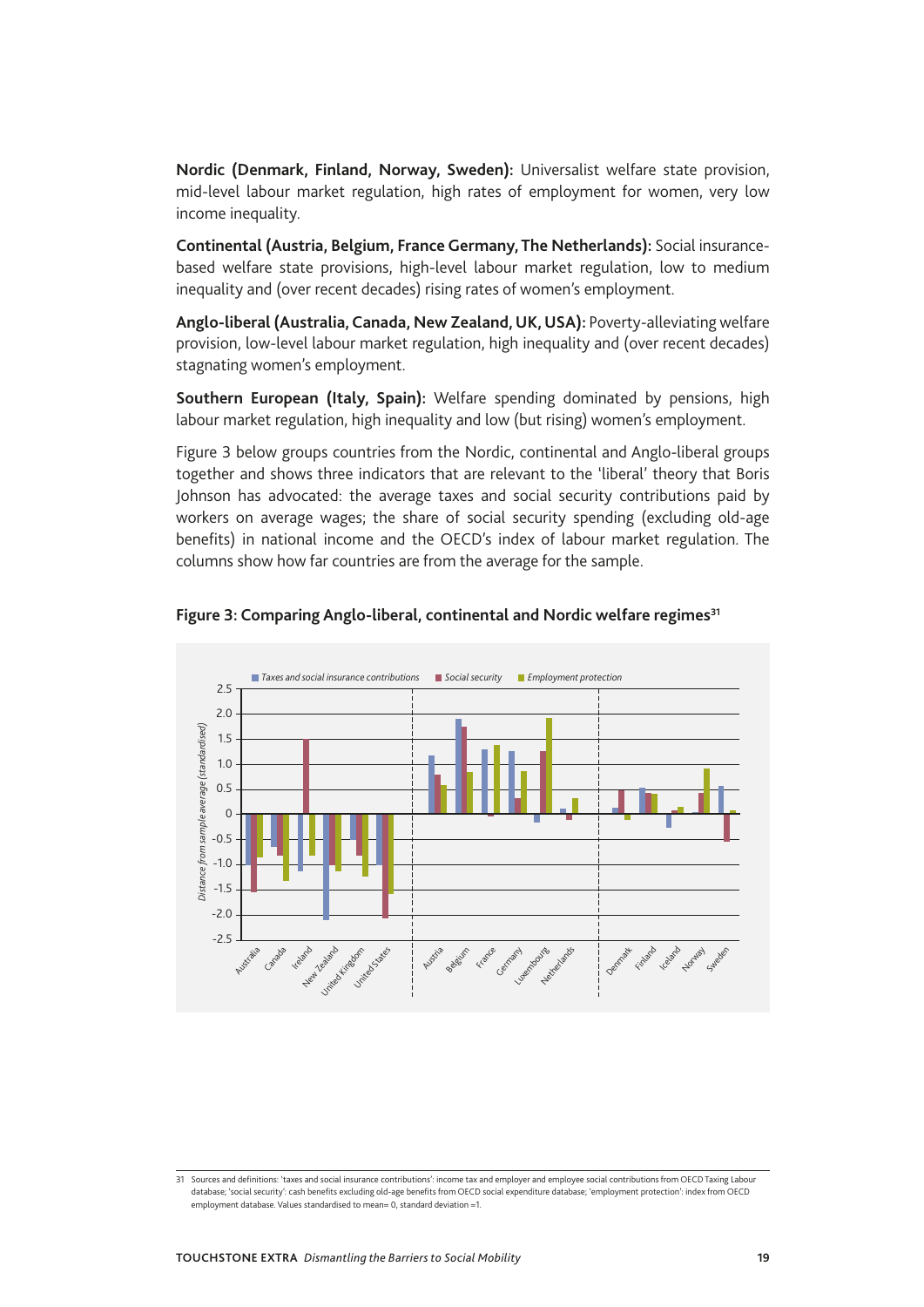The liberal welfare regimes are well below the average on all three of these measures, with the exception of Ireland for social security spending (reflecting the very severe impact of recession in 2009 rather than particularly generous entitlements). The continental regimes in contrast are all above the average for employment protection and tend to be above average on the other two measures as well. The Nordic regimes are closer to the average on all three measures, although Norway has a more continental-style level of employment protection and Sweden is a relatively low spender on social security. Despite some variation within the groups, the 'welfare regime' typology clearly sorts countries in a way that is relevant to the liberal theory of social mobility.

In order to see how these institutional differences relate to social mobility, we have drawn on three international studies to produce a grouping of countries into four mobility categories: high, high-mid, low-mid and low. These different studies give broadly similar results for the different types of welfare state.

| Table 1: Type of welfare state and social mobility |  |  |
|----------------------------------------------------|--|--|
|----------------------------------------------------|--|--|

*(See Annex Table A1 on page 28 for details of ranking)*

| Country        | Level of social mobility | Welfare regime |
|----------------|--------------------------|----------------|
| Canada         | High                     | Anglo-liberal  |
| <b>Denmark</b> | High                     | <b>Nordic</b>  |

| соана у               | LEVELUJ SUCIAL MUUNTLY | weyare regime     |
|-----------------------|------------------------|-------------------|
| Canada                | High                   | Anglo-liberal     |
| <b>Denmark</b>        | High                   | Nordic            |
| Finland               | High                   | Nordic            |
| Norway                | High                   | Nordic            |
| Sweden                | High                   | Nordic            |
|                       |                        |                   |
| Australia             | High-mid               | Anglo-liberal     |
| Germany               | High-mid               | Continental       |
| <b>New Zealand</b>    | High-mid               | Anglo-liberal     |
|                       |                        |                   |
| <b>Belgium</b>        | Low-mid                | Continental       |
| France                | Low-mid                | Continental       |
| Japan                 | Low-mid                | Not classified    |
| <b>Netherlands</b>    | Low-mid                | Continental       |
| Spain                 | Low-mid                | Southern European |
|                       |                        |                   |
| Italy                 | Low                    | Southern European |
| Switzerland           | Low                    | Not classified    |
| <b>United Kingdom</b> | Low                    | Anglo-liberal     |
| <b>United States</b>  | Low                    | Anglo-liberal     |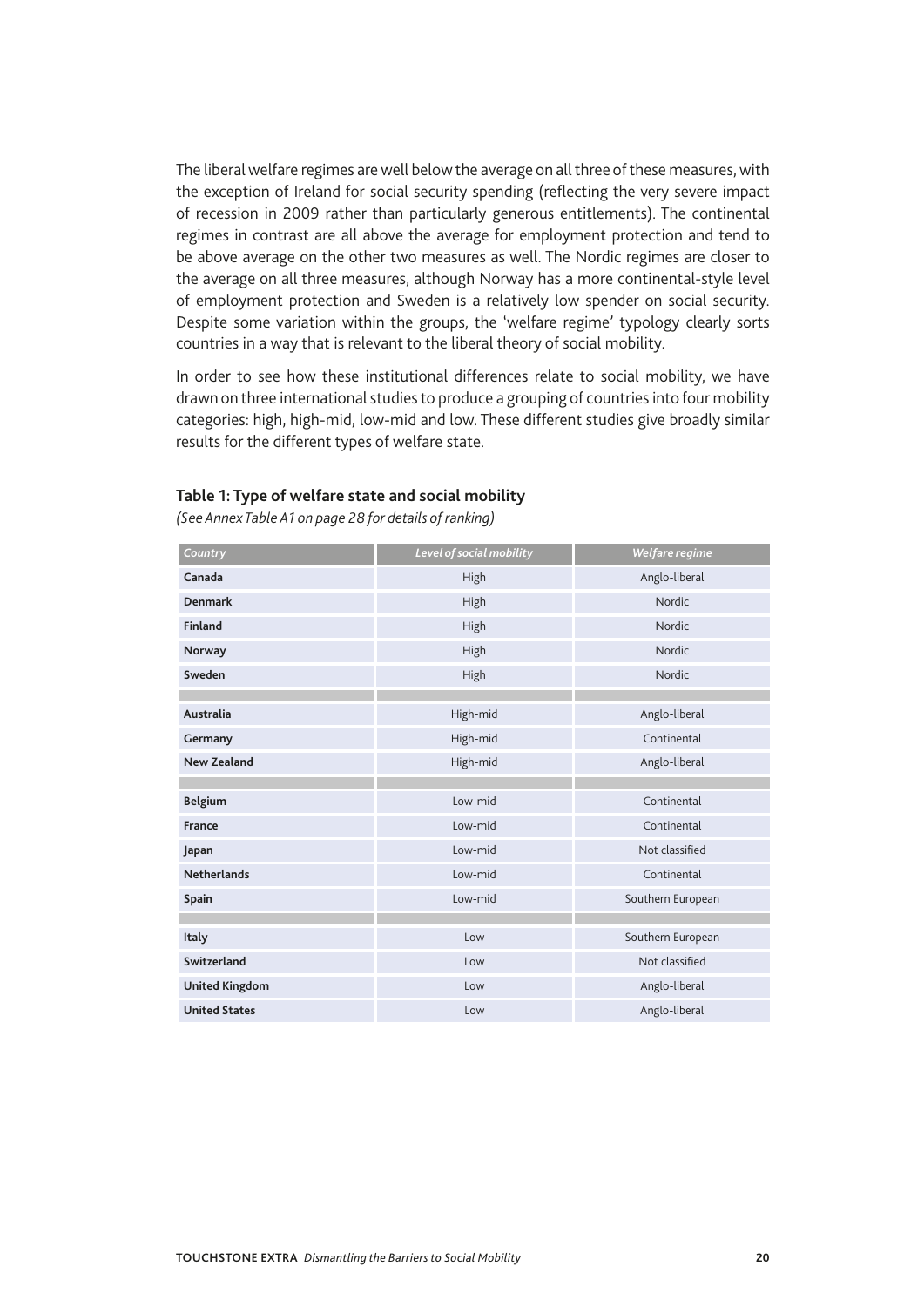The 'liberal' argument would suggest that mobility should be higher in countries with the lowest levels of labour market regulation, taxation and social security generosity. But this is not supported by the international comparisons. Instead two patterns emerge from the mobility grouping: the Nordic regimes are all clustered in the high mobility group, and the Continental regimes in the middle. For the Anglo-liberal regimes, however, there is no clear pattern, with the UK and US clearly at the bottom and Canada, New Zealand and Australia in the high or high-mid groups.

If we combine these results with those in the previous section, the pattern is somewhat clearer. The Anglo-liberal countries with higher mobility are those with lower pre-tax and benefit income inequality, while those with low mobility have very high levels of inequality – the UK and the US. Having low taxes, social security spending and labour regulation does not improve mobility taken on its own: at best, it is only when these are combined with greater equality in pre-tax incomes that mobility increases.

The past two chapters have shown that both inequality and the type of welfare state are associated with social mobility. Social mobility is highest in countries with more equal incomes and in Nordic welfare regimes. Among countries with Anglo-liberal welfare regimes, those with more equal incomes and more equal educational outcomes have much higher levels of mobility. At the bottom of the social mobility league are countries like the UK that combine high inequality with liberal welfare regimes and strong links between parents' and children's' educational outcomes.

Teasing apart the exact contribution of each part of the jigsaw is difficult, but the pattern is sufficiently strong that no explanation of social mobility can afford to ignore them. The final question, then, is what this tells us about improving social mobility in the UK.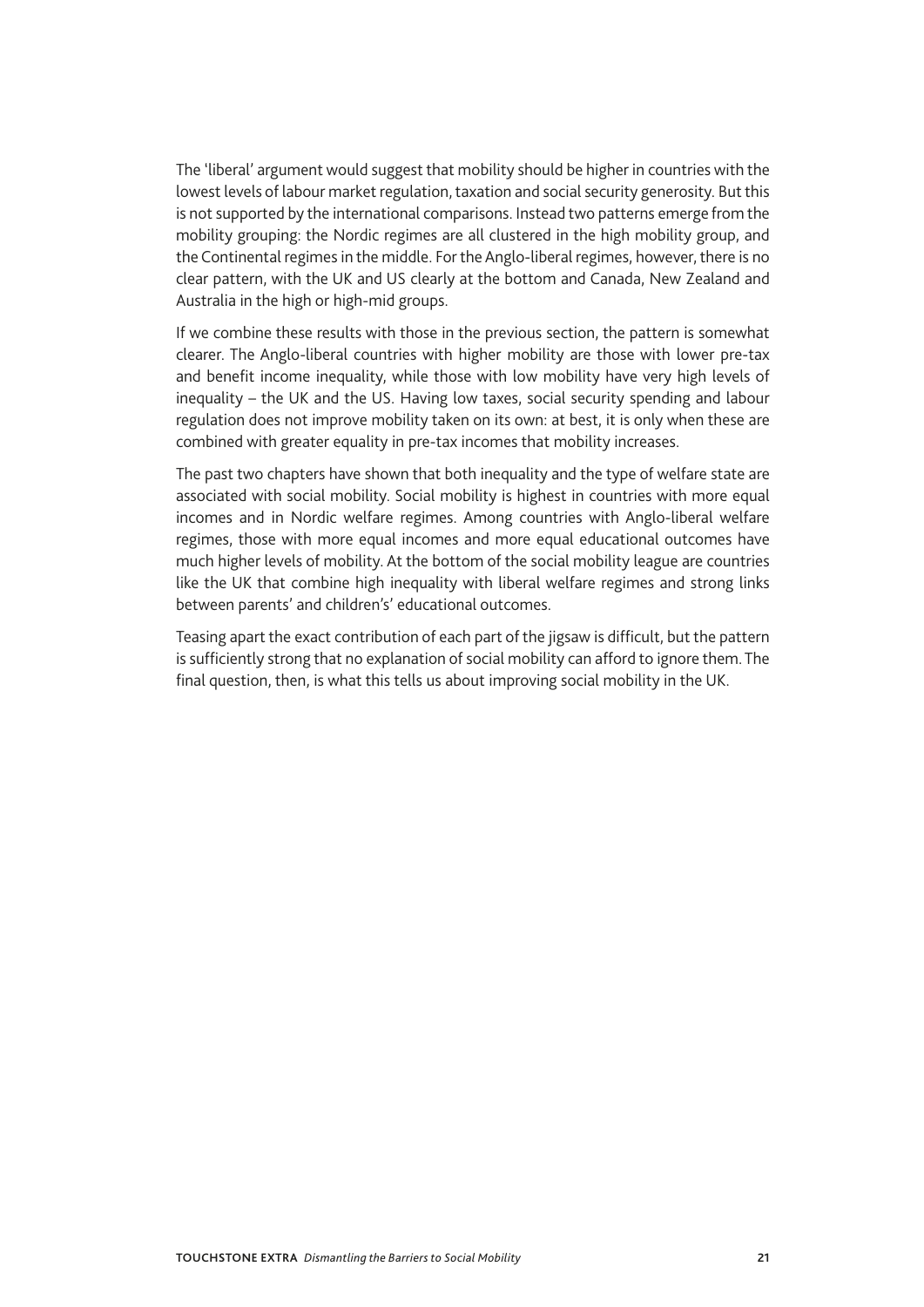### *6 Improving the UK's poor performance*

As the evidence in previous chapters has shown, the UK performs badly on comparisons of relative social mobility. To explain this, we have argued that we need to go beyond looking at education – much as education is important – to look at the broader features of countries that are associated with high social mobility.

From comparing countries, it seems that key measures that influence mobility are:

- income inequality (with income inequality during childhood particularly important)
- education expenditure
- returns to education.

There is also evidence that the following factors make a difference:

- the type of welfare state and economy that countries have
- rates of women's full-time employment.

#### **Table 2: Factors influencing social mobility**

| <b>Factor influencing social mobility</b>                       | <b>UK</b> performance                                                                                                                                                                                                                       |
|-----------------------------------------------------------------|---------------------------------------------------------------------------------------------------------------------------------------------------------------------------------------------------------------------------------------------|
| Income inequality                                               | Ranked 29th out of the 34 OECD countries – well below the OECD average <sup>A</sup>                                                                                                                                                         |
| Child poverty (as imperfect<br>measure of childhood inequality) | Ranked 14th out of 29 countries by Unicef in a graph comparing the proportion<br>of children falling below 50 per cent of median income <sup>8</sup>                                                                                        |
| Educational expenditure                                         | Ranked 9th in terms of per capita spending in OECD countries - well above the<br>$OECD$ average <sup><math>c</math></sup>                                                                                                                   |
| Returns to third-level education                                | Ranked 5th out of 21 OECD nations for gross earnings premia for third-level<br>qualifications <sup>D</sup>                                                                                                                                  |
| Women's full-time employment                                    | Ranked 21st out of 26 wealthy OECD nations <sup>E</sup>                                                                                                                                                                                     |
| Post-tax earnings inequality                                    | Ranked 9th out of 26 wealthy nations <sup>F</sup>                                                                                                                                                                                           |
| Educational inequality                                          | Exactly at the average when looking at the proportion of variance in student<br>performance explained by students' socio-economic background. However, the<br>slope of the socio-economic gradient is much steeper $-44$ compared to 38 $G$ |

A Society at a glance 2011: OECD Social Indicators. Available here: www.oecd.org/els/soc/societyataglance2011-oecdsocialindicators.htm

B UNICEF Report Card 11: Child wellbeing in rich countries: a comparative overview (2013). Available here: www.unicef.org.uk/Latest/Publications/ Report-Card-11-Child-well-being-in-rich-countries/

C Society at a glance 2011: OECD Social Indicators

D R Boarini and H Strauss (2007), *The Private Internal Rates of Return to Tertiary Education: New estimates for 21 OECD countries,*  OECD Economics Department Working Papers, No 591, OECD Publishing

E OECD employment database. Available here: www.oecd.org/employment/emp/onlineoecdemploymentdatabase.htm

F Checchi (2010) plus US data from World Bank Development Group 2013

G PISA 2009 Results: Overcoming Social Background: Equity in Learning Opportunities and Outcomes (Volume II)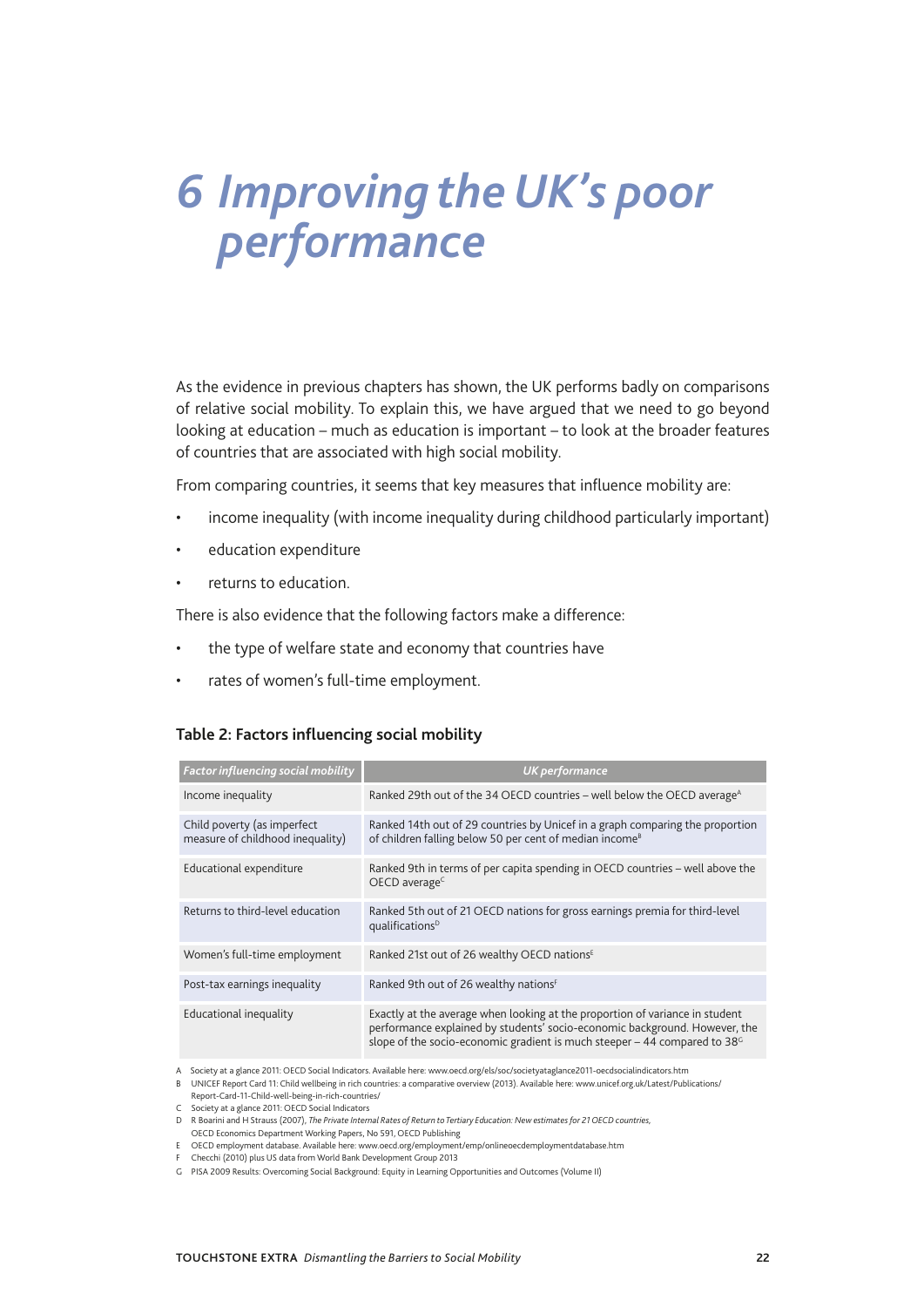In Table 2 on the previous page, we give some information about where the UK ranks internationally on each of the measures identified as potentially important for social mobility, as a means to help identify some areas for potential policy action.

Looking at the table, we can see that the areas where the UK performs particularly badly are:

- overall income inequality
- childhood poverty (linked to childhood income inequality)
- the rate at which educational performance changes in relation to family background.
- full-time women's employment.

We look at each of these potential areas for policy action, in the context of current debates.

### *Resolving overall inequality*

A more equal society is much more likely to have higher social mobility. We know that pre-tax inequality in the UK rose sharply in the last decades of the twentieth century, fell slightly in the first decade of the twenty-first and rose again with the onset of recession. We also know that countries with higher inequality tend to have lower social mobility. Moreover, there is no doubt that income inequality raises the stakes of reduced social mobility; it punishes those who fail to get ahead – including those who are unfairly disadvantaged – by opening up wide differentials between them and those who do gain advantaged social positions. Reversing the rise in inequality seems an important part of any strategy to increase equality of opportunity.

The government has disputed the links between social mobility and inequality, though on rather weak evidence as we have seen. However, it remains committed to the targets set out in the Child Poverty Act to eliminate relative child poverty by 2020. Inequality and childhood poverty are not the same thing, but the evidence does suggest that income inequality in childhood may have greater effects on mobility than income inequality in adulthood. Measures to reduce childhood poverty will need to include:

- a focus on tackling in-work poverty as a first step, the government could introduce a second-earner disregard within Universal Credit, enabling low-waged parents to keep more of what they earn
- • enabling more parents to work through investments in childcare, although we know that additional investment in childcare supply is more effective than subsidising demand<sup>32</sup>
- ensuring that financial support for children is adequate government should reverse the freeze in child benefit, and ensure that it is inflated by at least inflation.

We also know that high maternal employment rates can be a critical tool in addressing child poverty, an area we address below.

<sup>32</sup> Graeme Cooke and Kathleen Henehan (2012) *Double Dutch: The case against deregulation and demand led funding in childcare.* IPPR. www.ippr.org/images/ media/files/publication/2012/10/double-dutch-childcare\_Oct2012\_9763.pdf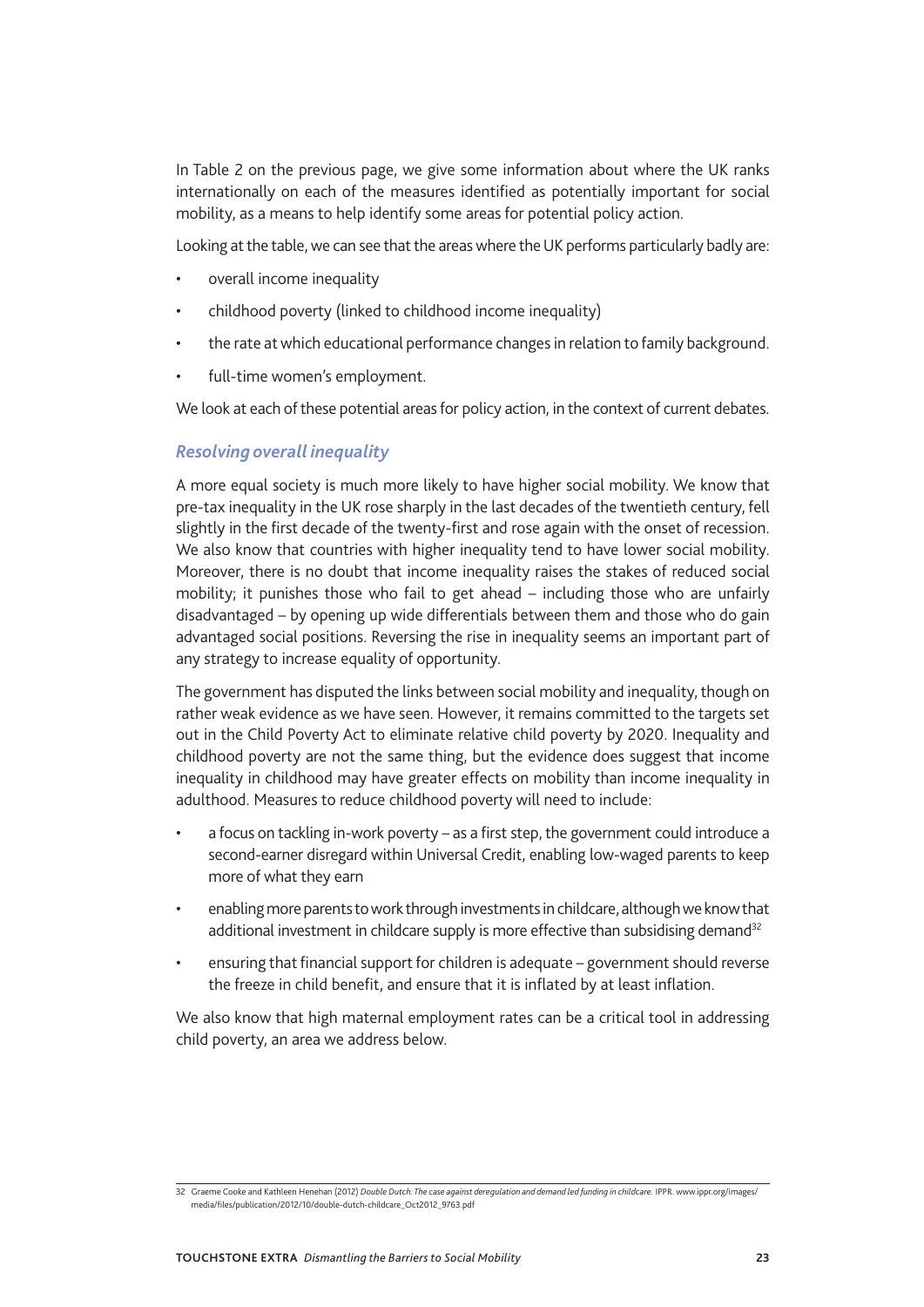### *Increasing rates of employment for women*

There is an association between low rates of women's full-time employment and low social mobility on an international basis, with full-time employment probably acting as a marker of women's ability to access good-quality jobs (in the UK and elsewhere there is a strong pay penalty attached to working part time).<sup>33</sup>

There is also a clear link between women's employment rates and child poverty at a national level, as shown in Figure 4.



#### **Figure 4: Child poverty rates by parental work status**

**Source:** Households Below Average Income, DWP, June 2013, www.gov.uk/government/publications/first-releasehouseholds-below-average-income-hbai-statistics-june-2013

As we set out above, the high cost of childcare forms a barrier to women's employment in the UK, $34$  and investment in childcare is a key mechanism for both increasing maternal employment and therefore tackling social mobility.

But we also need to create a more family-friendly workplace. In a previous report for the TUC,<sup>35</sup> we suggested that one way to enable parents to better combine paid work and care work would be to allow parents and other carers to build up contributions towards an entitlement to periods of paid time out of work, in order to care, for example, during periods when children or elderly relatives are sick, with the right to return to the same job.

<sup>33</sup> See, for example, Alakeson V (2012) *The Price of Motherhood: Women and part time work.* Resolution Foundation

<sup>34</sup> Kayte Lawton and Spencer Thompson (2013) *Tackling Poverty by Supporting Dual-Earner Families.* JRF. www.jrf.org.uk/publications/tackling-povertysupporting-earning-families

<sup>35</sup> Bell K, Gaffney D (2012). *Making a Contribution: Social security for the future.* TUC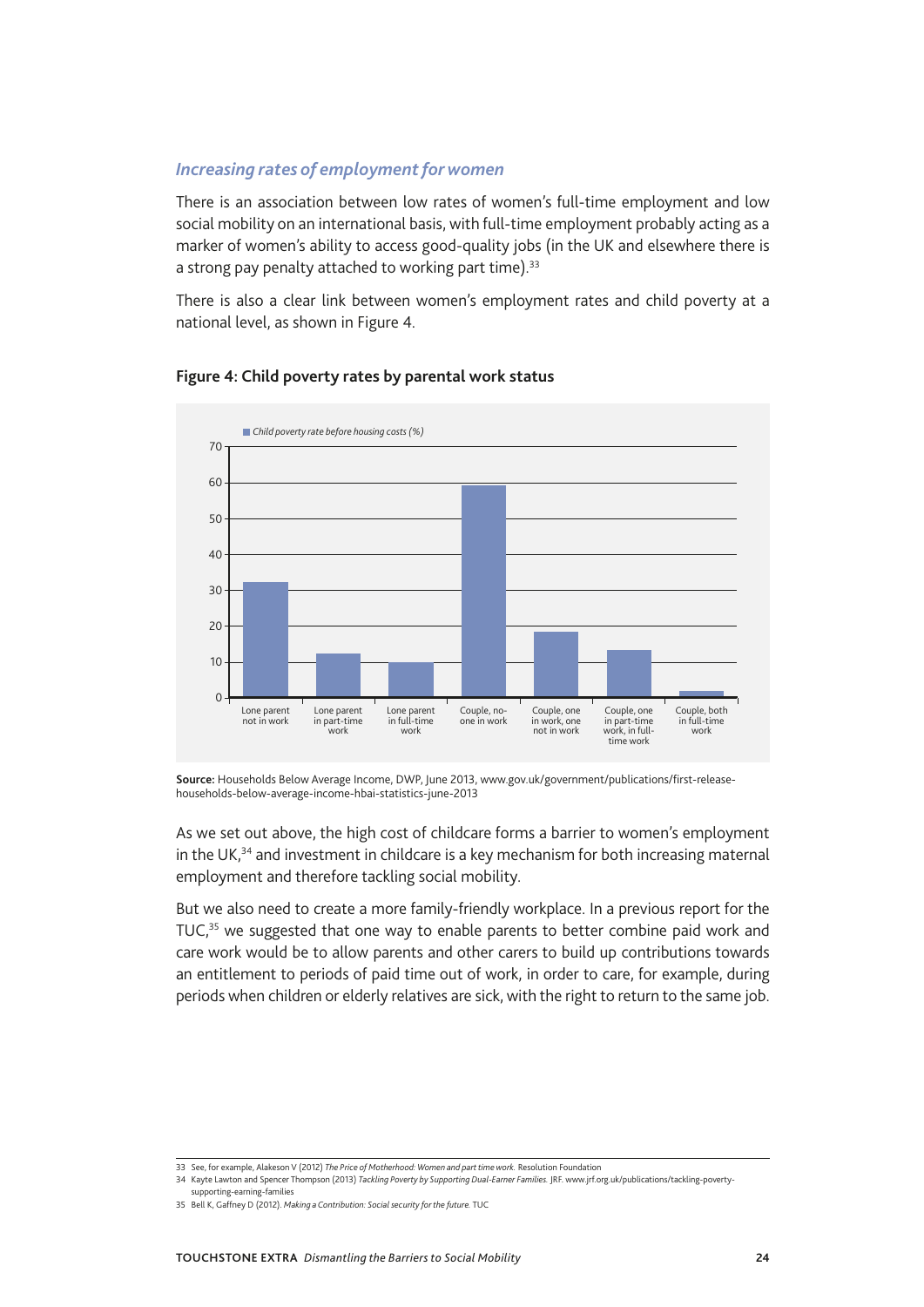### *Tacking educational inequality*

One of the key arguments of this paper is that improving social mobility requires us to look beyond education – but educational policy must still be part of any social mobility strategy. From our comparisons above it seems that countries that spend more on education have higher social mobility, but other evidence also highlights that the way in which it is spent is crucial.

#### *Pre-school*

The focus of much social mobility policy in the UK has been on investing in early years' education in order to narrow gaps between the educational achievement of poor and rich children. The current government, for example, is extending the offer of free childcare places to 40 per cent of the most disadvantaged two year olds. We know that high-quality pre-school education has important benefits for children's educational development. For example, the Effective Primary and Pre-school Education Project found that high-quality pre-schools were "especially beneficial for boys, pupils with special educational needs and those from disadvantaged backgrounds".<sup>36</sup> These findings have been reinforced internationally.<sup>37</sup> Investing in childcare is therefore often seen as having a double benefit in terms of mothers' employment prospects and children's education.

However, there are two reasons for caution here. First, the type of childcare that promotes child development (part-time, high-quality early childhood education and care at ages two to five), may not be the same as that which promotes maternal employment (for example, wrap-around afterschool care). Second, although there are clear benefits from investments in childcare in terms of children's educational attainment, these may fade if not followed up by later action. For example, a recent National Audit Office report into the implementation of early years' education in the UK found that, while there were clear benefits being seen from the introduction of the free entitlement to nursery education for three- and four-year-old children when these children reached five, as yet these could not be seen at age seven.<sup>38</sup>

There is therefore a need to marry investments in childcare with investments in education throughout the life course. A literature review on policies that could promote social mobility for the Department of Business, Innovation and Skills also recently highlighted the importance of investments in education continuing over time. They show evidence highlighting the fact that, while socio-economic gaps in cognitive skills already exist by age three, these increase over time, particularly during the primary school years.<sup>39</sup> Early investments in pre-school childcare are likely to make later investments in education more cost-effective.

<sup>36</sup> Sylva K, Melhuish E, Sammons P, Siraj-Blatchford I, Taggart B with Hunt S, Jelicic H, Barreau S, Grabbe Y, Smees R, Welcomme W (2008). *Effective Pre-school and Primary Education 3-11 Project (EPPE 3-11). Final report from the primary phase: pre-school school and family influences during Key Stage 2 (age 7–11).* Institute of Education and Department for Children, Schools and Families.

<sup>37</sup> See, for example, Melhuish E (2012), "The Impact of Poverty on Child Development and Adult Outcomes: the importance of early years education" in L Judge (ed.), *Ending Child Poverty by 2020: Progress made and lessons learned.* CPAG, and PISA 2009 Results: Overcoming Social Background: Equity in Learning Opportunities and Outcomes (Volume II).

<sup>38</sup> National Audit Office (2012). *Delivering the Free Entitlement to Three and Four Year Olds.* National Audit Office.

<sup>39</sup> Crawford C, Johnson P, Machin S, Vignoles A (2011). *Social Mobility: A literature review.* Department for Business, Innovation and Skills.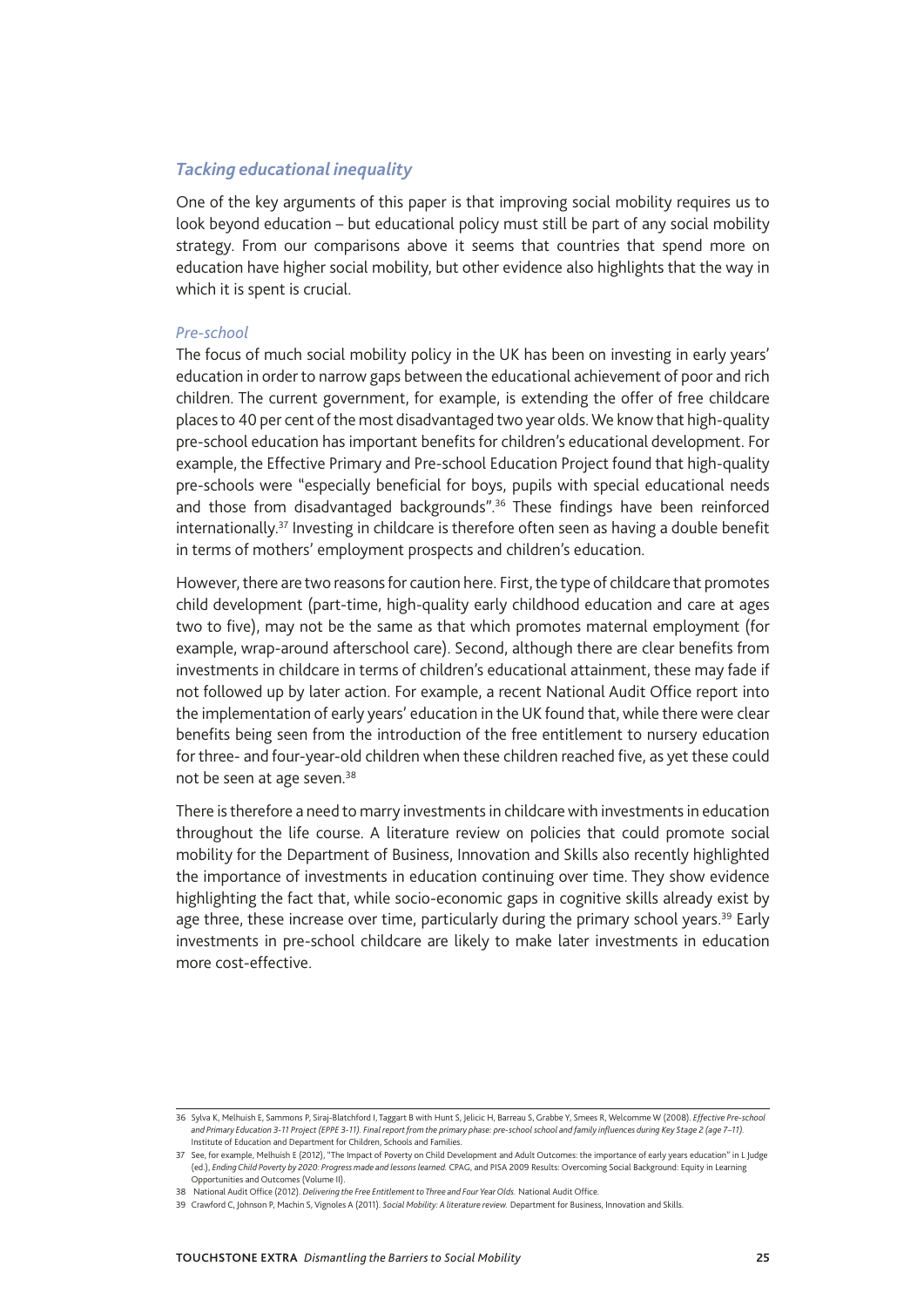#### *Educational reforms*

We know that policy interventions can make a difference to the extent to which parents' income and children's education are linked. The remarkable performance of the London school system over the last decade, which has increased the performance of children at every level of both the income and the ability distribution at the same time as closing the gap between the richest and poorest children,<sup>40</sup> is cause for considerable optimism about the possibility of change.

The main international comparison of children's academic performance – the PISA study $41$  – points to several further factors associated with education systems that achieve both 'excellence and equity'. Countries in which schools compete for students do not systematically produce better results. In addition, successful systems:

- provide similar opportunities for all students to learn, regardless of their socioeconomic backgrounds – the report offers no support for selective education and the younger the age at which selection first occurs, the greater the differences in student performance by socio-economic background without improved overall performance
- spend large amounts of money on education but prioritise teachers' pay over smaller classes
- have better disciplinary climates, more positive behaviours among teachers and better teacher-student relations
- facilitate children's attendance at pre-school, which means they do better at school (as discussed above).

The PISA researchers also focus on the importance of targeting resources on those pupils who are falling behind (whether or not these are socio-economically disadvantaged children). The government's Pupil Premium attempts to do this but ensuring that it is effectively targeted remains an ongoing challenge.<sup>42</sup>

<sup>40</sup> See, for example, the collection of data by FT journalist Chris Cook at http://blogs.ft.com/ftdata/2013/04/18/the-london-schools-mystery/ or The Mayor's Education Inquiry (2012). *Going for Gold – Turning achievement into excellence in London's schools.* Mayor of London published online at www.london.gov.uk/ sites/default/files/The%20Mayor%27s%20Education%20Inquiry%20Final%20Report.pdf

<sup>41</sup> PISA 2009 Results: Overcoming Social Background: Equity in Learning Opportunities and Outcomes (Volume II)

<sup>42</sup> See, for example, the press release by the Sutton Trust, "NFER Poll Results on Teachers Spending Pupil Premium" released May 2013, which found that: "only four per cent would spend the money first on improving feedback between teachers and pupils, a relatively inexpensive measure that could add eight months to pupils' learning. Improving feedback is an important way to improve teacher development. And only one per cent would use peer-to-peer tutoring schemes, where older pupils typically help younger pupils to learn, an equally cost-effective measure that has proven six month learning gains." www. suttontrust.com/news/news/nfer-poll-results-on-teachers-spending-pupil-premium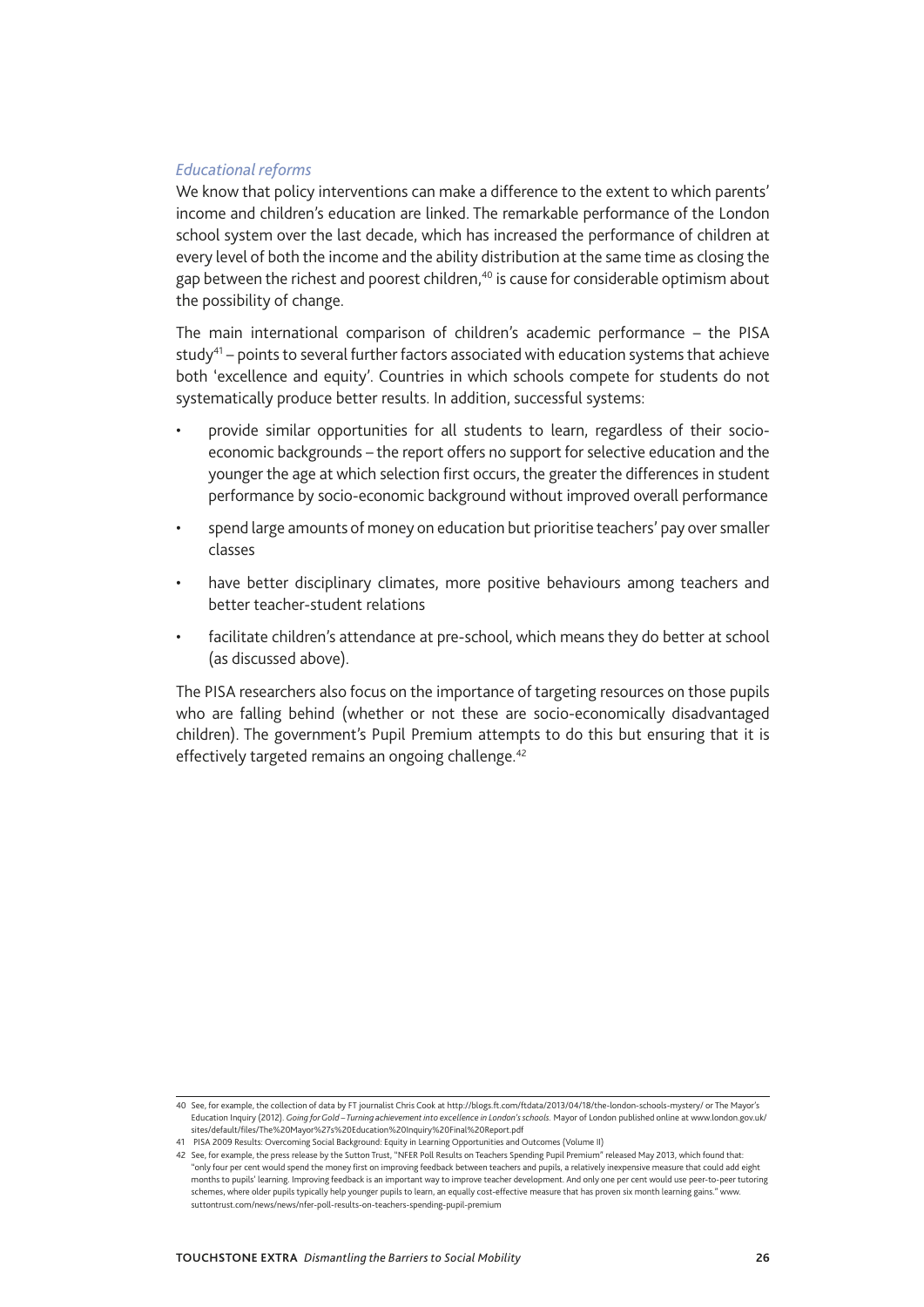# *Conclusion*

Much of the talk about social mobility focuses on the role of education, and misses out the wider factors that explain why social mobility in the UK is relatively low compared to other countries and our own past. Given that social mobility reflects both the structure of society and its institutions, it is clear that this review cannot offer quick-fix solutions – but it can suggest directions of travel. Based on a thorough assessment of the evidence, we suggest that a country with lower pre-tax/benefits inequality and reduced child poverty, a higher rate of employment for women and a more equitable school system would be one that was more mobile.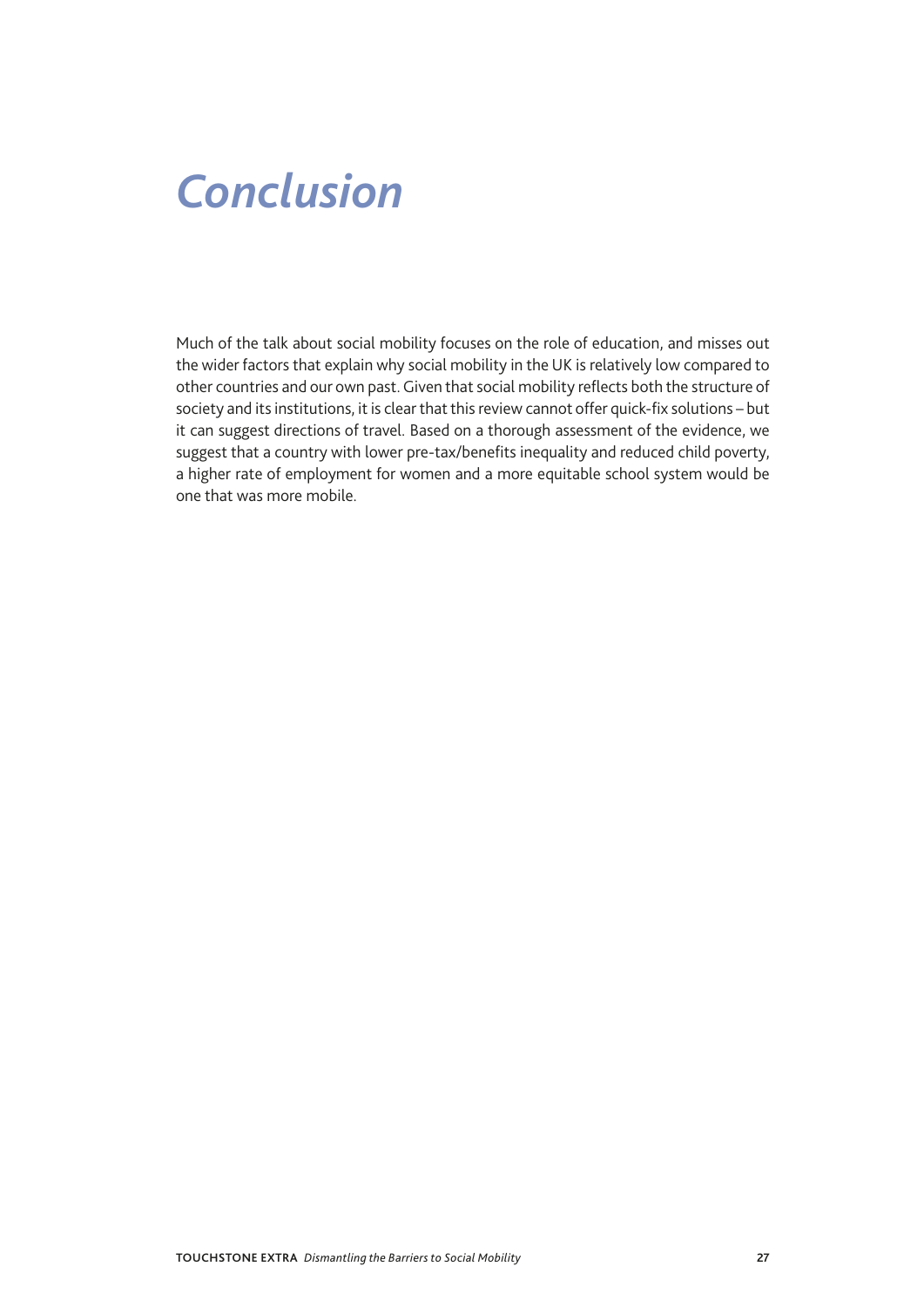### *Annex*

|                       | Corak<br>(values standardised<br>to mean zero) | <b>Blanden</b><br>(values standardised<br>to mean zero) | <b>LPT</b><br>(grouped by combination<br>of stochastic dominance<br>and scale of inequality) | Welfare<br>regime |  |
|-----------------------|------------------------------------------------|---------------------------------------------------------|----------------------------------------------------------------------------------------------|-------------------|--|
| High                  |                                                |                                                         |                                                                                              |                   |  |
| <b>Denmark</b>        | $-1.48$                                        | $-1.75$                                                 | $\qquad \qquad -$                                                                            | <b>Nordic</b>     |  |
| Norway                | $-1.31$                                        | $-0.28$                                                 | $\mathbf{1}$                                                                                 | Nordic            |  |
| <b>Finland</b>        | $-1.23$                                        | $-0.95$                                                 | $\qquad \qquad -$                                                                            | <b>Nordic</b>     |  |
| Canada                | $-1.15$                                        | $-0.55$                                                 |                                                                                              | Anglo-liberal     |  |
| Sweden                | $-0.48$                                        | $-0.41$                                                 | $\mathbf{1}$                                                                                 | <b>Nordic</b>     |  |
| High-mid              |                                                |                                                         |                                                                                              |                   |  |
| Australia             | $-0.56$                                        | $-0.28$                                                 | $\qquad \qquad -$                                                                            | Anglo-liberal     |  |
| <b>New Zealand</b>    | $-0.31$                                        | $\equiv$                                                |                                                                                              | Anglo-liberal     |  |
| Germany               | $-0.06$                                        | $-0.41$                                                 | $\overline{c}$                                                                               | Continental       |  |
| Low-mid               |                                                |                                                         |                                                                                              |                   |  |
| Japan                 | 0.11                                           | $\overline{\phantom{0}}$                                | $\overline{\phantom{0}}$                                                                     | Not classified    |  |
| France                | 0.70                                           | 0.66                                                    | $\overline{3}$                                                                               | Continental       |  |
| <b>Belgium</b>        | $\overline{\phantom{0}}$                       | $\overline{\phantom{0}}$                                | $\overline{c}$                                                                               | Continental       |  |
| <b>Netherlands</b>    | $\qquad \qquad -$                              | $\qquad \qquad -$                                       | $\overline{2}$                                                                               | Continental       |  |
| Spain                 | 0.61                                           | $\qquad \qquad -$                                       | $\qquad \qquad -$                                                                            | Southern European |  |
| Low                   |                                                |                                                         |                                                                                              |                   |  |
| Switzerland           | 1.03                                           | —                                                       | —                                                                                            | Not classified    |  |
| <b>United States</b>  | 1.20                                           | 1.86                                                    | $\overline{3}$                                                                               | Anglo-liberal     |  |
| Italy                 | 1.45                                           | 0.79                                                    | $\overline{3}$                                                                               | Southern European |  |
| <b>United Kingdom</b> | 1.45                                           | 1.32                                                    | $\overline{c}$                                                                               | Anglo-liberal     |  |

### **Table A1: Welfare regimes and intergenerational social mobility in three studies**

#### **Sources**

Corak M, "Great Gatsby Curve" http://milescorak.com/2012/01/12/here-is-the-source-for-the-great-gatsby-curve-in-thealan-krueger-speech-at-the-center-for-american-progress

Blanden J (2009), *How Much Can We Learn from International Comparisons of Intergenerational Mobility?* LSE Centre For Economics of Education http://cee.lse.ac.uk/ceedps/ceedp111.pdf www.cepr.org.uk/meets/wkcn/4/4542/papers/blanden.pdf

Lefranc A, Pistolesi N, Trannoy A (2006). *Inequality of Opportunity versus Inequality of Outcome: Are Western countries all alike?* ECINEQ Working Paper 2006-54. http://www.ecineq.org/milano/WP/ECINEQ2006-54.pdf. While the Blanden and Corak results give continuous measures of income persistence, the Lefranc *et al* (LPT) results yield a ranking into three groups, which we have numbered in descending order of intergenerational mobility (p17 of their paper). For the latter, we have mainly followed LPT's ranking, with the exception of the Netherlands, which falls into LPT's third group (lowest mobility) but where the scale of inequality between the different parental education groups is of a far lower scale than for other countries in this category. We have therefore placed the Netherlands in the middle group. We have placed Sweden in the highest mobility group despite the fact that its Blanden/Corak results would suggest it belongs in the high-mid group in the light of the striking results in LPT, which show that no parental education group dominates another in terms of children's income.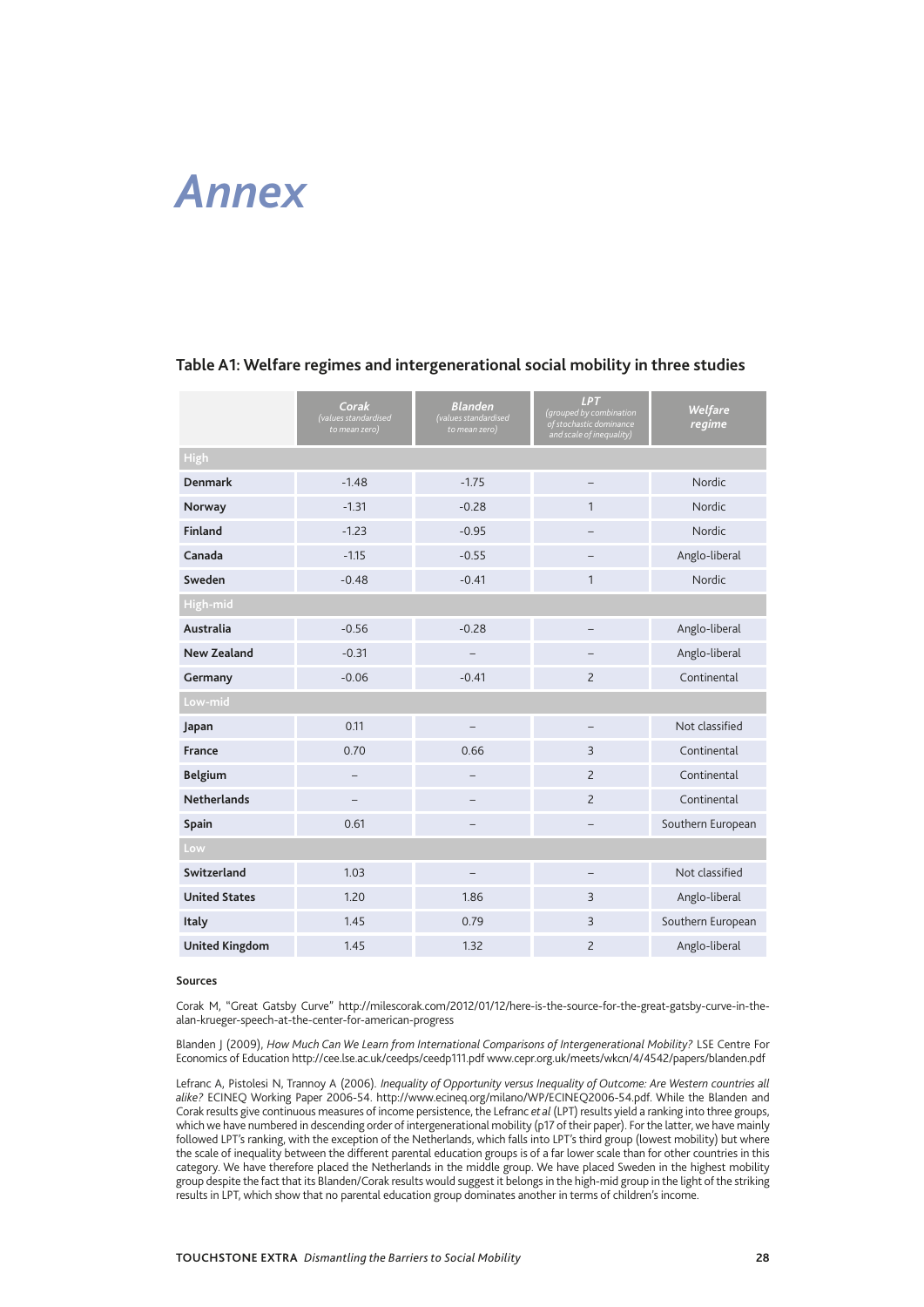### **Table A2: Results of simple regression of inequality of opportunity against explanatory variables**

|                                                                | <b>Standardised</b><br>coefficent | <b>Standard</b><br>error | $2-tail$<br>p-value | $1-tail$<br>p-value | $R^2$ | Adjusted $R^2$ | $\overline{N}$ |
|----------------------------------------------------------------|-----------------------------------|--------------------------|---------------------|---------------------|-------|----------------|----------------|
| Dependent variable: Absolute ex ante inequality of opportunity |                                   |                          |                     |                     |       |                |                |
| Female full-time<br>employment rate                            | $-1.67$                           | 0.52                     | 0.0042              | 0.0021              | 0.34  | 0.31           | 22             |
| Part-time as %<br>female employment                            | 0.61                              | 0.18                     | 0.0027              | 0.0014              | 0.37  | 0.34           | 22             |
| Post-tax earnings<br>inequality (mean<br>log deviation)        | 0.52                              | 0.17                     | 0.0064              | 0.0032              | 0.27  | 0.24           | 26             |
| Dependent variable: Absolute ex post inequality of opportunity |                                   |                          |                     |                     |       |                |                |
| Female full-time<br>employment rate                            | $-0.39$                           | 0.21                     | 0.0737              | 0.0369              | 0.15  | 0.11           | 22             |
| Part-time as %<br>female employment                            | 0.41                              | 0.20                     | 0.0562              | 0.0281              | 0.17  | 0.13           | 22             |
| Post-tax earnings<br>inequality (mean<br>log deviation)        | 0.50                              | 0.18                     | 0.0104              | 0.0052              | 0.25  | 0.22           | 26             |
| Dependent variable: Relative ex ante inequality of opportunity |                                   |                          |                     |                     |       |                |                |
| Female full-time<br>employment rate                            | $-0.66$                           | 0.17                     | 0.0009              | 0.0005              | 0.43  | 0.40           | 22             |
| Part-time as %<br>female employment                            | 0.66                              | 0.17                     | 0.0008              | 0.0004              | 0.44  | 0.41           | 22             |
| <b>Education spending</b><br>% GDP                             | $-0.46$                           | 0.19                     | 0.0233              | 0.0116              | 0.21  | 0.18           | 24             |

#### **Sources**

Inequality of opportunity: Checchi D. Peragine V. Serlenga L. 'Fair and Unfair Inequality of Opportunity in Europe' ECUINEQ Working Paper 2010-174 www.ecineq.org/milano/WP/ECINEQ2010-174.pdf

Female employment: OECD employment database

Post-tax earnings inequality: OECD income inequality and poverty database

Education expenditure: OECD government expenditure by function (COFOG)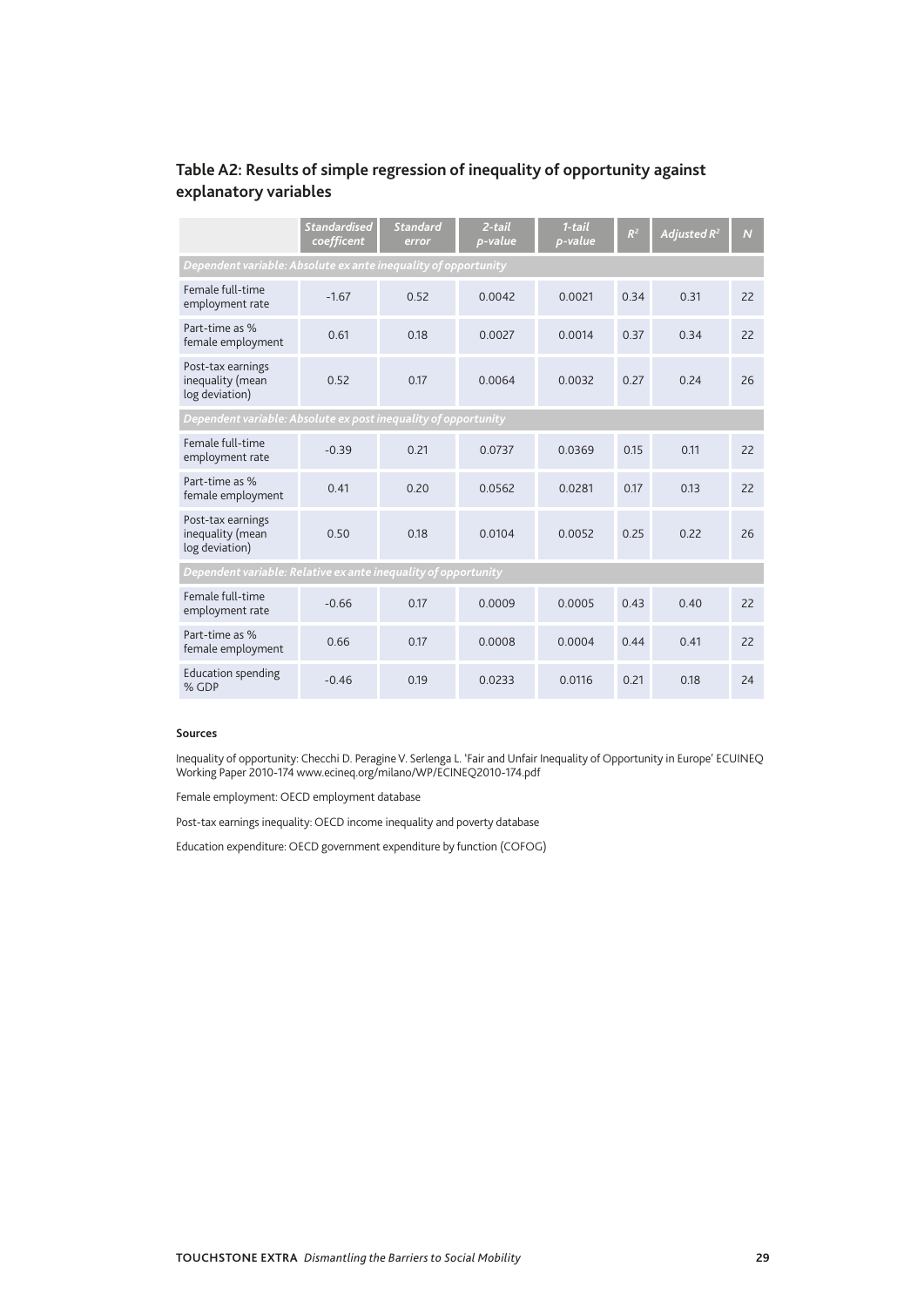

**Figure A1: Income inequality before taxes and benefits and intergenerational earnings persistence (excluding Switzerland)**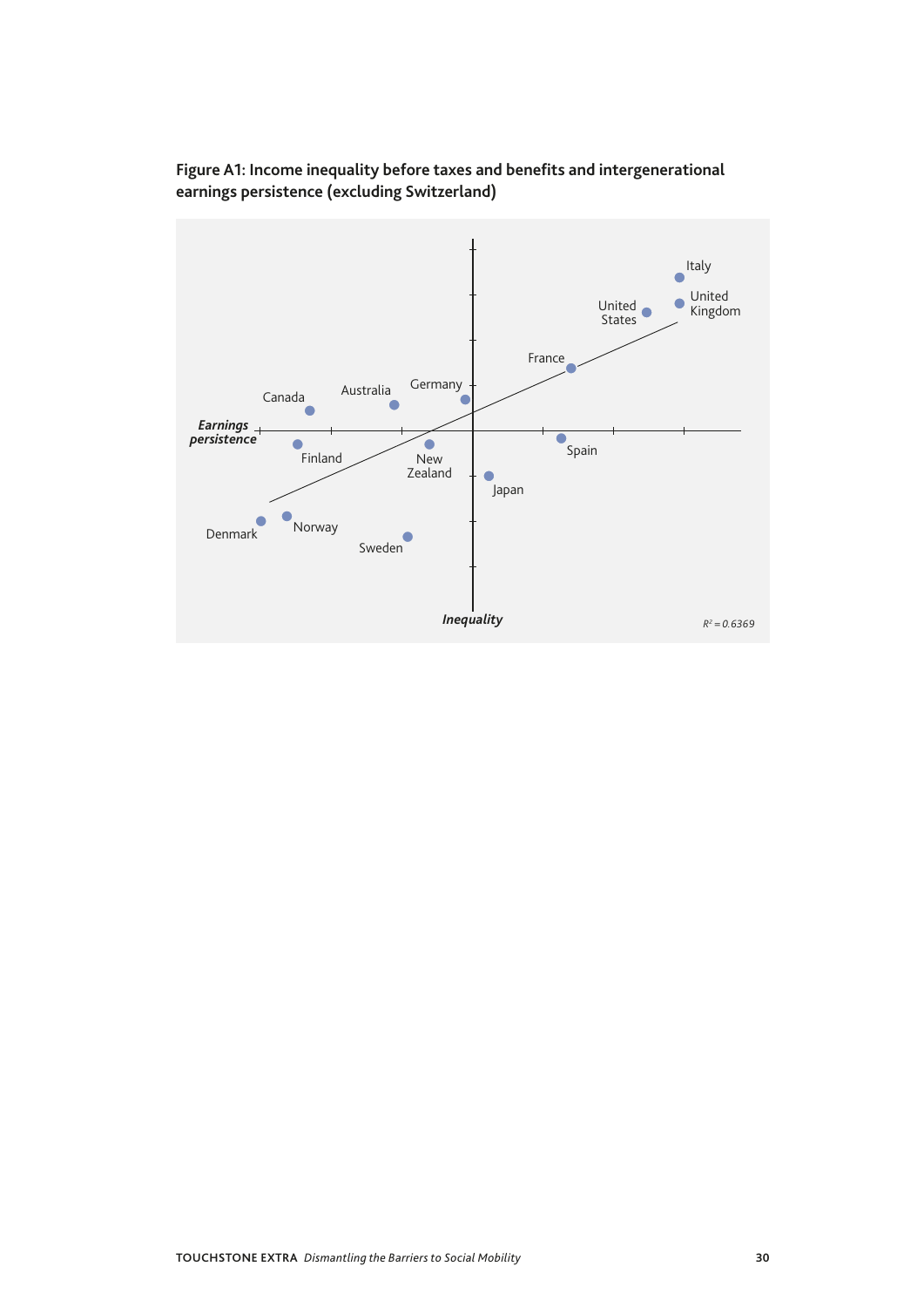

**Figure A2: Working age income inequality before taxes and benefits in the mid-1980s and and intergenerational earnings persistence**